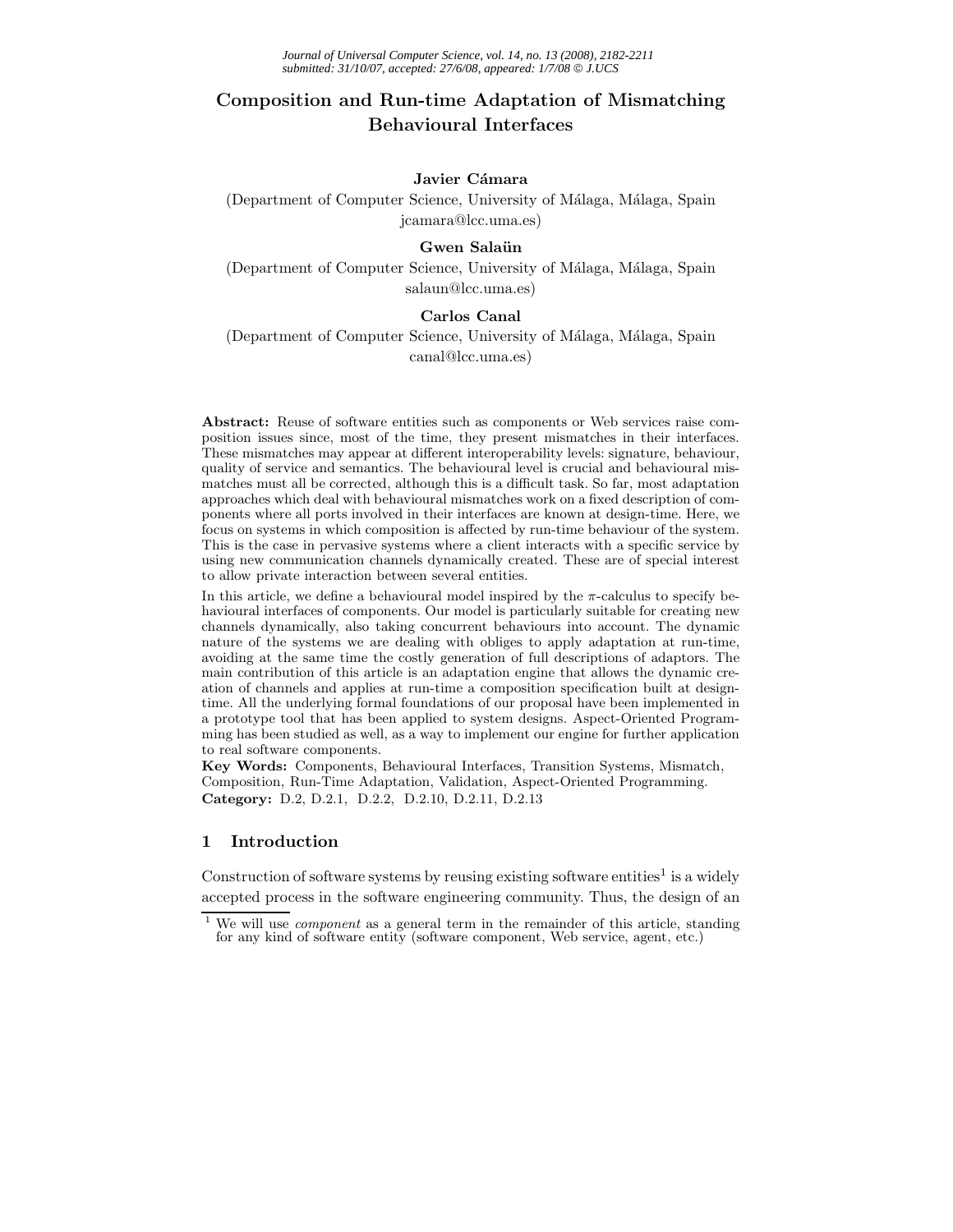application is mainly concerned with the selection, composition and adaptation of different pieces of software rather than with the programming of applications from scratch. Components are accessed through their public interfaces that usually distinguish four interoperability levels [Canal et al. 2006a]. The *signature level* provides operation names, type of arguments and return values, as well as exception types. The *behavioural level* specifies the order in which the component messages are exchanged with its environment. The *service level* groups other sources of mismatch, usually related to non-functional properties like temporal requirements, resources, security, etc. Finally, the *semantic level* is concerned about component functional specifications (*i.e.,* what they actually do).

Software components are seldom reusable *as is* because of mismatches that may appear at these different levels. These mismatches have to be corrected without modifying the component code due to its black-box nature. A very promising approach in software composition, namely *software adaptation*, aims at generating, as automatically as possible, *adaptor* components which are used to solve mismatches in a non-intrusive way [Yellin and Strom 1997, Canal et al. 2006a]. Adaptor generation approaches need an abstract specification (called *mapping* or *composition specification*) of the interactions and adaptations to be applied in order to make all the components work together correctly. Currently, industrial platforms only provide some means to describe components at their signature level (*e.g.,* CORBA's Interface Definition Language). However, most of the time mismatch occurs at the aforementioned behavioural level, due to an incompatibility in the order of the exchanged messages between components, which can lead to deadlocks (situations in which the system is blocked indefinitely). Similarly to several recent proposals in Component-Based Software Engineering and Software Adaptation [Alfaro and Henzinger 2001, Allen and Garlan 1997, Andrews et al. 2005, Arbab et al. 2002, Bracciali et al. 2005, Magee et al. 1999, Yellin and Strom 1997], we focus on the behavioural interoperability level, extending interfaces with a protocol description and dealing with the different compositional issues between them.

Many types of software systems are particularly characterized by structural changes at run-time, requiring communication along channels which are dynamically created. Such is the case of dynamic discovery and invocation of Web services, where entities may engage in the execution of the system at any time.

Existing adaptation approaches [Yellin and Strom 1997, Canal et al. 2006b, Schmidt and Reussner 2002, Inverardi and Tivoli 2003a, Bracciali et al. 2005] rely exclusively on static system information available at design-time (*i.e.*, a fixed structure of connected components and interfaces). Thus, they are not suitable to properly model and work out mismatch situations affected by runtime behaviour of the system. In order to assess the impact of such behaviour, we may consider a simple example based on the *Universal Description, Discov-*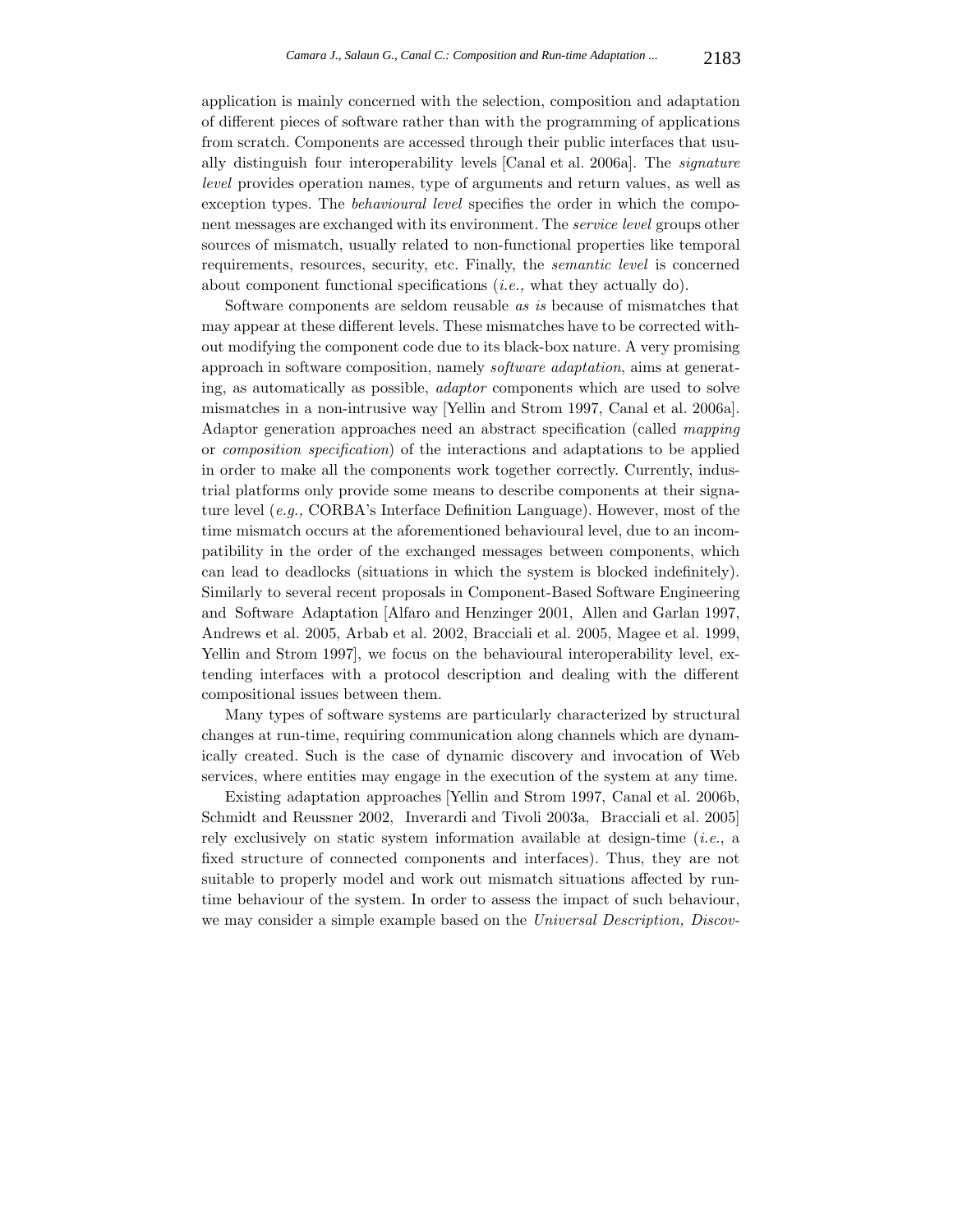*ery and Integration* (UDDI) [UDDI 2000] standard used in Web services, where: (i) a Web service requester searches an UDDI registry, finding the description of a desired service, (ii) the UDDI registry delivers a Web service description along with a reference to the Web service provider to the requester, and (iii) the requester connects to the Web service provider using the obtained reference to invoke the Web service.

The resolution of potential mismatch situations in such non-static systems entails a number of issues currently unaddressed in the aforementioned proposals. This work tackles these questions by making the following contributions:

- **–** Formalisation of an adaptation model capable of handling the creation of new channel names, as well as their passing through channels. The need of such feature is put forward in our example by the fact that the Web service requester first has to interact with the UDDI registry, but later has to continue interaction with the service provider, unknown at design time, requiring new channels for this purpose.
- **–** *Run-time adaptation engine* which aims at making components work together, correcting existing mismatches by using a composition specification. While adapting components dynamically, the execution of undesired behaviours leading to deadlock situations should be avoided. In fact, although a composition specification describes how to solve some mismatch cases that correspond to deadlocks, it is only an abstract description of how components work together, and therefore does not consider all the possible execution scenarios of the system. These can still include additional deadlock situations which are removed in approaches generating full descriptions of the adaptor [Inverardi and Tivoli 2003a, Canal et al. 2006b]. Similarly, our composition engine is capable of adapting a set of components at run-time and detect branches unable to terminate. This avoids deadlocking executions, and at the same time it does not require the costly generation of an adaptor for the whole system.
- **–** New validation techniques to check that the composition specification makes the involved components work correctly as expected by the designer. These techniques are completely automated and based on our run-time adaptation engine.

A preliminary version of this work was published in [Cámara et al. 2007b], and is extended here in several aspects: (i) presentation of our proposal on an extended version of the case study, (ii) more detailed proofs for our algorithms, (iii) description of the Clint prototype tool, (iv) introduction of composition specification validation techniques,(v) implementation of our approach using Aspect-Oriented Programming, and (vi) an updated review and comparison with related work.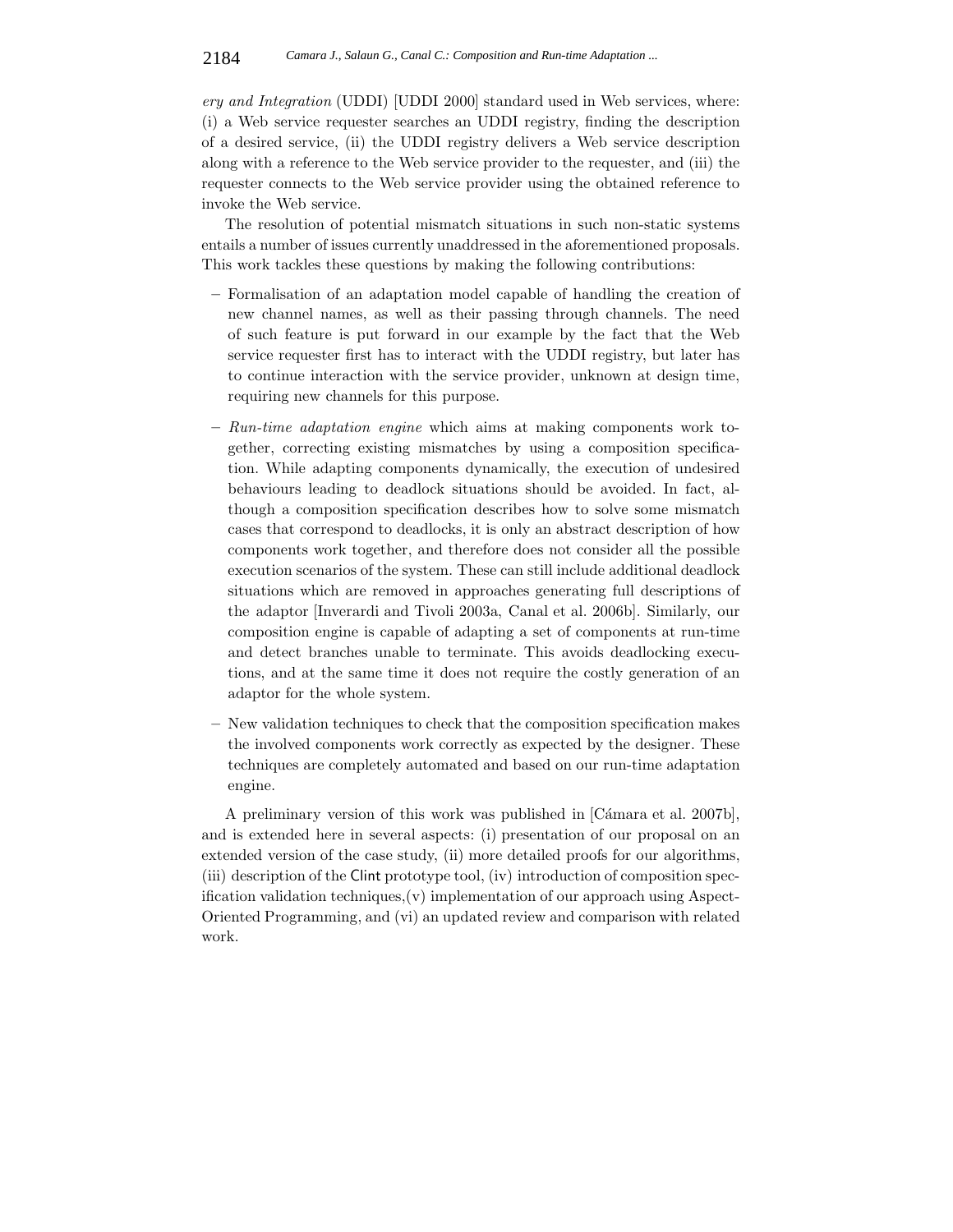This article is structured as follows: Section 2 introduces our component model, and the case study we use throughout this article for illustration purposes. Section 3 presents the composition language which is used as an abstract description of how components interact, and how mismatches are worked out. Section 4 describes the engine which applies at run-time a composition specification. In Section 5, we present automated techniques to validate the composition specification, and some insights in order to help the designer to correct it in case this specification may induce erroneous executions. Section 6 describes the Clint prototype tool that implements our proposal for composition and run-time adaptation. In Section 7, we relate our proposal to programming languages and platforms. Aspect-Oriented Programming is a good candidate because it makes possible to dynamically intercept messages and apply adaptation as described in the composition specification. Section 8 compares our approach with related works. Section 9 ends the article with some concluding remarks.

#### **2 Component Interfaces and Mismatch Detection**

In this section, we introduce successively our component model based on Labelled Transition Systems (LTSs), and a discussion about mismatch detection.

#### **2.1 Behavioural Interfaces**

We choose to specify *behavioural interfaces* using LTSs as notation. This is very convenient for developing composition algorithms since they rely on the traversal of the different states of the components, and the transition function of LTS descriptions makes the access to the set of states and their connections straightforward. Messages involved in LTSs of components correspond to the operations used in its signature.

In this work, we extend the notion of LTS with *name passing*, such as the one found in the  $\pi$ -calculus. Thus, a component can receive as parameter of a message a new name that will be further used as a channel in the protocol. Such a feature is very useful since all channels are not always known at design-time, making the creation of new channels at run-time and the design of private interactions possible. Thus, a label is either an emission  $a!(x)$ , or a reception  $a?(x)$  where x is a parameter used for name passing (parameters are facultative).

Another extension concerns the encoding of parallel process composition as a concurrent behaviour without communication since composition is expressed in a separate way (presented in Section 3). This is achieved by introducing *concurrent states*. These states are identified by two or more labels, one for each concurrent branch. They are similar to the *fork/join* states used in UML state diagrams, where more than one outgoing/incoming transitions encode concurrently executing branches of a process.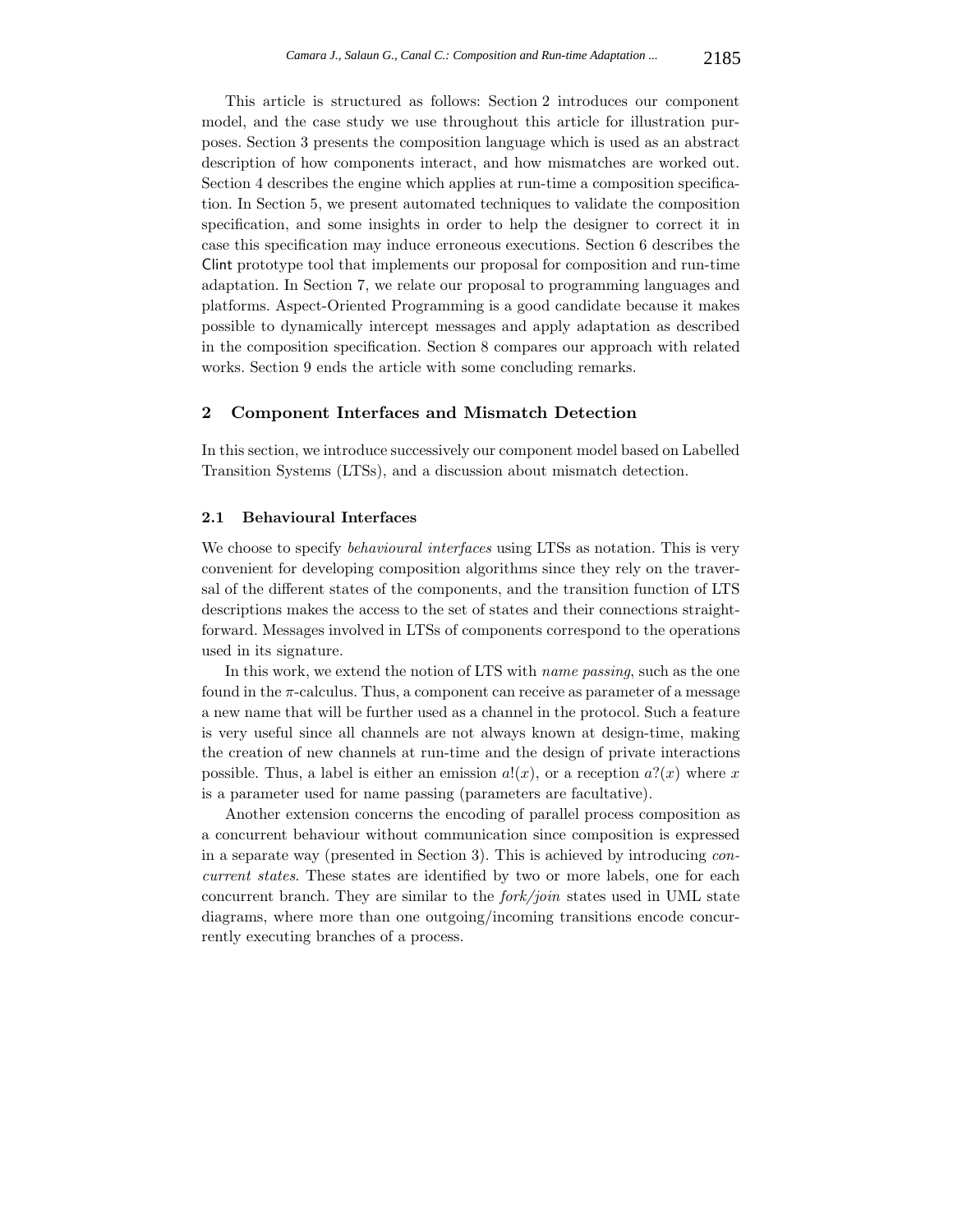In the rest of this article, we refer to our extended LTS-based model as *par-LTS*.

**Definition 1 par-LTS.** A par-LTS is a tuple  $(A, S, I, F, T)$  where: A is an alphabet which corresponds to the set of labels hold by transitions,  $S$  is a set of states (either basic or concurrent),  $I \in S$  is the initial state,  $F \subseteq S$  are final states, and  $T \subseteq S \times A \times S$  is the transition function.

In some cases, for conciseness reasons for example, a textual notation is better than a graphical one. Thus, a process algebra could be used as a higher level language to specify behavioural interfaces. A subset of the  $\pi$ -calculus ( $\pi$ calculus without spawn operator) is a good candidate for that since it has at its disposal operators to express basic protocols but also concurrent behaviours and name passing (this is not the case in other process calculi such as CCS, CSP or LOTOS). Component par-LTSs can be automatically generated from processed expressed in a subset of the π-calculus using the operational rules of the process algebra (see [Milner 1999] for the Structural Operational Semantics of the  $\pi$ -calculus).

Regarding our model choice, most automaton-based formalisms such as *Hierarchical Automata* [Ramsokul and Sowmya 2006], *I/Oautomata* [Lynch and Tuttle 1989], or *Symbolic Transition Systems* (STS) [Ingolfsdottir and Lin 2001] do not feature name passing, therefore they are not suitable for our purpose. To the best of our knowledge, the only automaton-based formalism available featuring name passing is *History Dependent Automata* [Montanari and Pistore 1997]. Although HD-Automata are adequate to represent the operational semantics of the  $\pi$ -calculus, we preferred an alternative and more expressive communication model where communication does not have to be given on the same channel names, and may involve more than two processes (n-ary *vs.* binary interaction).

**Example: Rate Finder Service.** Our running example consists of a service which finds the cheapest service rates (*e.g.,* calls, Internet access, etc.) for smart mobile phones from the different communication providers available, depending on the phone's location. Hence, when roaming, a mobile phone can connect to the service, and once the cheapest available rate has been received, the user can either request a connection to the provider or end its communication with the service if the offered rate is not interesting. Figure 1 presents the behavioural interfaces of the different components involved in this example.

The Client interface first requests the lowest rate to the service (requestRate!), and after receiving it, it can either ask to be connected to the cheapest provider's network (in this case it receives a private session identifier through session?(sid)), or else it can disconnect from the service (end!). If the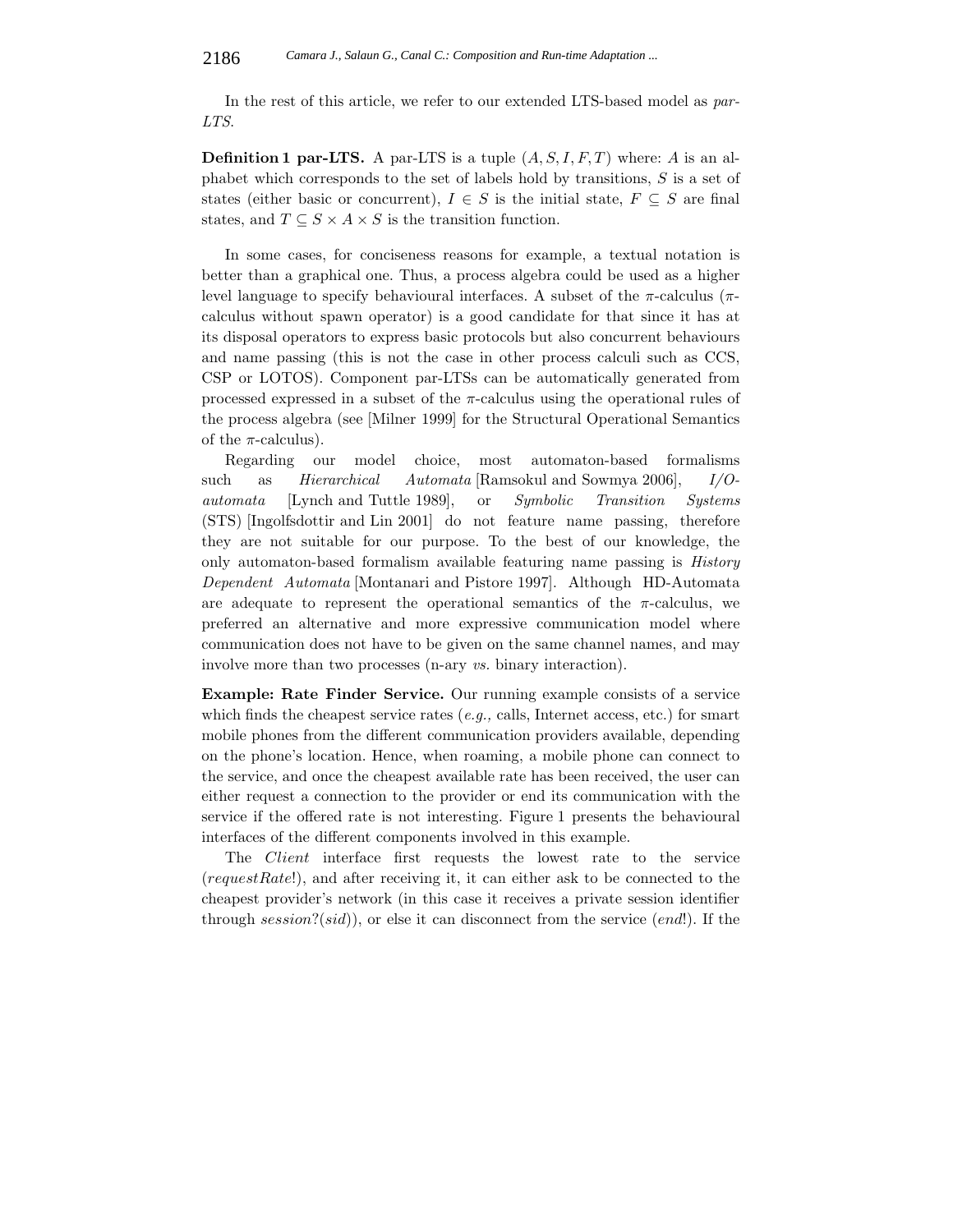

**Figure 1:** Par-LTSs for the rate finder service

client decides to connect, it interacts with the service provider through the aforementioned private session requesting a service, until it decides to exit from the provider's network.

The Service interface receives requests to find the provider with the lowest rates. Once the service receives a request, it serves this request on a new private communication channel m, which is returned to the client  $(sendServ!(m))$ . The requested information is returned  $(m!(sendFare))$ , and then the service waits for a connection request  $(m!(connect))$ , or else for the withdrawal from the service  $(m!(end))$ . If the client decides to connect to the network provider, then the service provides a private channel conn both to client and provider on which they can interact. Last, it may receive a payment  $(conn?(pay))$  from the provider for which it has found a new client.

The *Provider* interface receives incoming client requests on a specific communication channel  $conn (open? (conn)),$  and then it can concurrently receive incoming service requests from the client, and pay a fee  $(conn!(fee))$  to the finder service which has found a new client for him.

#### **2.2 Mismatch Detection**

Most of the time, components cannot be reused as they are because interactions among them would lead to an erroneous execution, namely a *mismatch*. In practice, mismatch situations may be caused when message names do not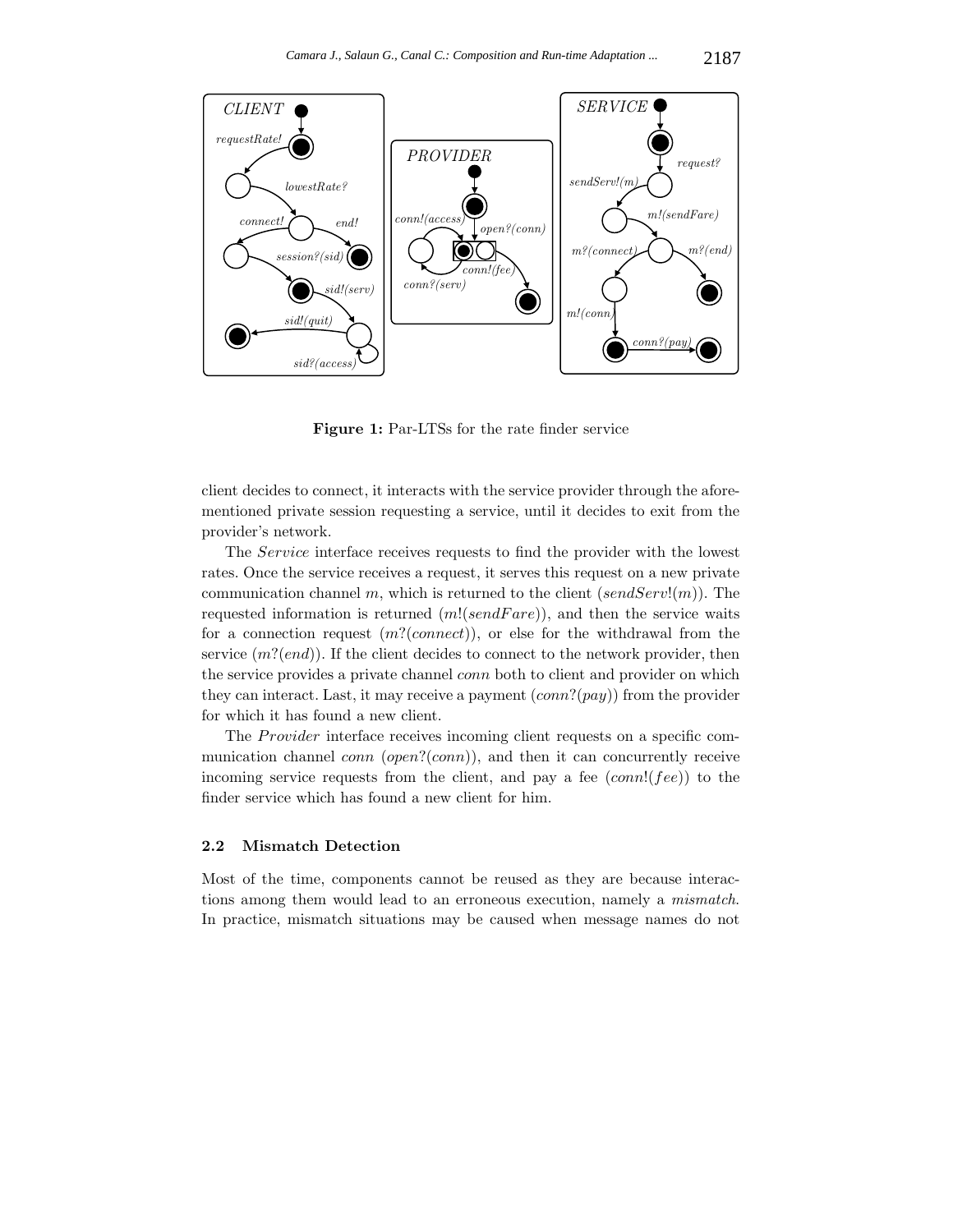correspond, the order of messages is not respected, a message in one component has no counterpart, or a message matches with several messages.

More formally, cases of mismatch lead the whole system to deadlock states. A deadlock state is a state which is not final and for which no outgoing transitions exist. A system deadlocks when all its constituent components are blocked because at least one of them is in a deadlock state. Accordingly, mismatch detection is figured out in two steps: (i) computing the full system using the par-LTS product where (binary) communication is enforced on the same name of messages, (ii) searching for deadlock states in the resulting par-LTS.

However, this method does not extract all the mismatch cases but only those that can be reached assuming that the involved components can interact using same names of messages. This test can then be used in a first step to start the construction of the composition specification (see Section 3) that describes how mismatch situations are solved. While building this specification, validation techniques presented in Section 5 will help the designer in a second step to build incrementally and correct the composition specification. To the best of our knowledge, there are no techniques so far that allow to detect all the mismatches between a set of components to be assembled. Accordingly, beyond the test mentioned above that basically is reduced to indicate if protocols are compatible or not, the only way to extract all the mismatches is (visual) analysis performed by the designer.

**Example.** The composition of the different components in this example is subject to different mismatch situations:

**(M1)** *Name mismatch* can occur if a particular process is expecting a particular input event, and receives one with a different name (*e.g.*, Client sends requestRate! while Service is expecting request?).

**(M2)** *Independent evolution* is given if an event on a particular interface has not an equivalent in its counterpart's interface. If we take a closer look at the Client and Service interfaces, it can be observed that while the client is expecting the lowest rate just after its request, the service is sending two messages  $(sendServ!(m)$  and  $m!(sendFare)$ ). While the latter actually sends the lowest rate to the client, the former has no correspondence on the *Client* interface.

**(M3)** *Broadcasting*. It can be required by the nature of the composition to synchronise more than one component on a single communication. In our case study this can be observed when the service sends a private name  $(m!(conn))$  to the provider and the client, enabling them to connect directly. In this case, the *Provider* interface receives an incoming connection  $(open?(conn)$ , although the Client needs to be notified that it has been connected to the provider as well  $(session?(sid)).$ 

**(M4)** *Private vs. non-private communication*. New processes can be created in order to serve particular requests from incoming clients through private com-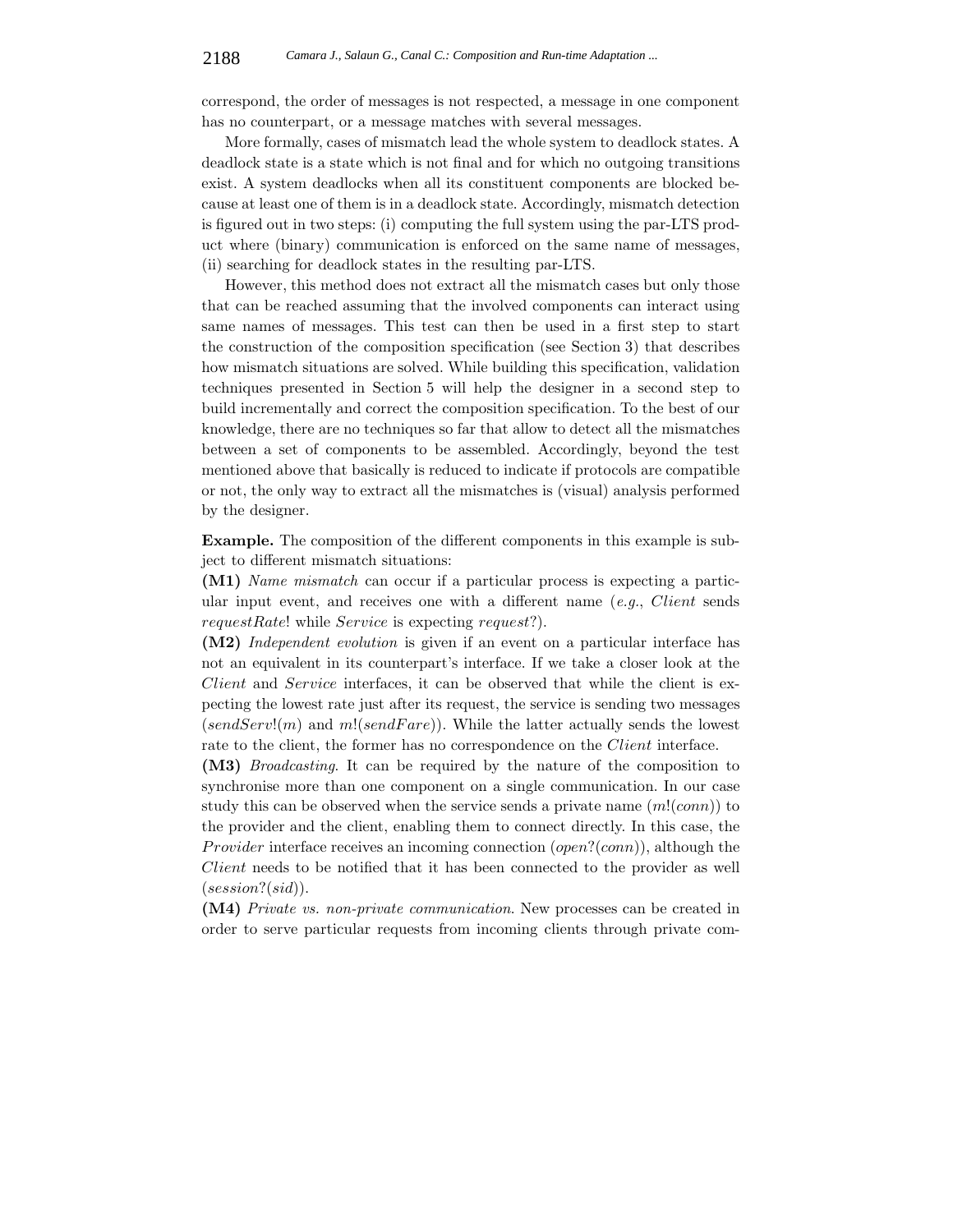munication channels. However, different components may be built with different communication protocols. Particularly, in our case study we can observe that while the Client interface is expecting non-private communication through lowestRate? in order to receive the lowest available rate, the Service interface creates instead a private communication channel which is going to be used to send this information  $(m!(sendFare))$ , resulting in a mismatch.

## **3 Composition and Adaptation Language**

In this section, we present our composition language that makes communication between components explicit, and specifies how to work out mismatch situations.

To make communication explicit, we choose *synchronisation* (or *synchronous*) *vectors*, which denote communication between several components, where each event appearing in one vector is executed by one component and the overall result corresponds to a synchronisation between all the involved components. A vector may involve any number of components and does not require interactions on the same names of events as it is the case in process algebra. Vectors can describe expressive communication patterns, such as broadcast communication (one sender and several receivers), or synchronisation between several senders and several receivers (in this case, emitted names appearing as parameter have to match).

**Definition 2 Vector.** A vector for a set of components  $C_i$ ,  $i \in \{1, ..., n\}$ , is a tuple  $\langle l_1,\ldots,l_n\rangle$  with  $l_i \in A_i \cup \{\varepsilon\}$ , where  $A_i$  are the alphabets of components  $C_i$  and  $\varepsilon$  means that a component does not participate in a synchronisation.

To identify component messages in a vector, their names are prefixed by the component identifier, *e.g.*,  $\langle c_1 : comm, c_2 : \varepsilon, c_3 : comm \rangle$ .

We use as abstract notation for our composition language an LTS with vectors on transitions. This LTS is used as a guide in the application order of interactions denoted by vectors. This order between vectors is essential in some situations in which mismatch can be avoided by applying some vectors in a specific order. If only correpondences are necessary between components, the vector LTS may let abstract the vector application order by including a single state with all vector transitions looping on it.

**Definition 3 Composition Language.** A composition language for a set of components  $C_i$ ,  $i \in \{1, ..., n\}$ , is a couple  $(V, C_{ce})$  where V is a set of vectors for components C*i*, and C*ce* is a vector LTS.

Reordering of messages is needed in some communication scenarios to ensure a correct interaction when two communicating entities have messages which are not ordered as required. In our proposal, such a reordering of messages can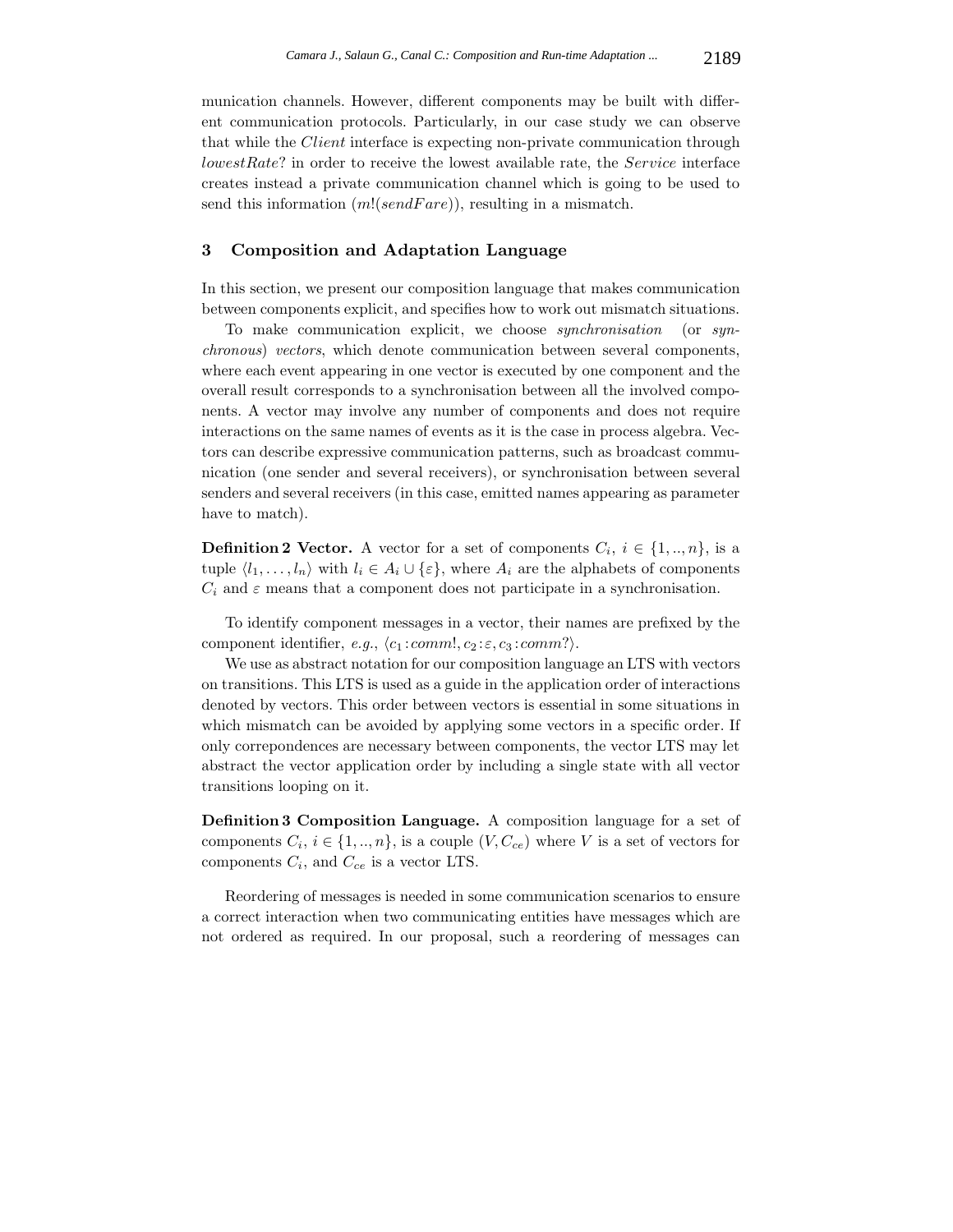be specified making it explicit in the composition specification. Let us consider two components  $C_1$  and  $C_2$  (written in CCS for conciseness), exchanging login and request information, with messages that have to be reordered to make the communication possible:  $C_1 = log1 \nvert .req1 \rvert .0, C_2 = query? \nvert .id? \rvert .0.$  Our approach can reorder messages using the following vectors  $\langle c_1 : log, c_2 : \varepsilon \rangle$ ,  $\langle c_1 : reg, c_2 : \varepsilon \rangle$ query?), and  $\langle c_1 : \varepsilon, c_2 : id \rangle$ , in which we specify that the interaction on *log* is desynchronised, temporarily memorised until its use for effective interaction on *id*. This leads to an execution trace where components  $C_1$  and  $C_2$  execute successively the following messages:  $c_1 : log!$ ,  $c_1 : reg!$ ,  $c_2 : query?$ ,  $c_2 : id?$ .

**Example.** Considering our running example, we propose a composition expression in order to solve the different mismatch situations described in the previous section. This is specified by the following set of synchronisation vectors, and the vector LTS depicted in Figure 2. The events in the vectors are prefixed with  $c$ ,  $s$ , and  $p$ , which stand for the *Client*, *Service*, and *Provider* components, respectively. In addition, only formal channel names are used for private communication, since actual channel names are not available until the different components are being composed:

 $v_{req} = \langle c:requestRate!, s:request?, p:ε \rangle$  $v_{sserv} = \langle c : \varepsilon, s : sendServ!(m), p : \varepsilon \rangle$  $v_{far} = \langle c: lowestRate?, s: m!(sendFace), p: \varepsilon \rangle$  $v_{conn} = \langle c:connect!, s:m?(connect), p: \varepsilon \rangle$  $v_{sess} = \langle c:session?(sid), s:m!(conn), p:open?(conn) \rangle$  $v_{end} = \langle c : end!, s : m? (end), p : \varepsilon \rangle$  $v_{serv} = \langle c : sid!(serv), s : \varepsilon, p : conn?(serv) \rangle$  $v_{nserv} = \langle c : \varepsilon, s : \varepsilon, p : conn?(serv) \rangle$  $v_{acc} = \langle c : sid?(access), s : \varepsilon, p : conn!(access) \rangle$  $v_{quit} = \langle c : sid!(quit), s : \varepsilon, p : \varepsilon \rangle$  $v_{fee} = \langle c : \varepsilon, s : conn?(pay), p : conn!(fee) \rangle$ 

First, while v*req* for instance deals with name mismatch (M1), v*sserv* and v*quit* make events correspond to none, solving the different independent evolution situations (M2). Next,  $v_{sess}$  broadcasts the emission of  $m!(conn)$  both to Client and Provider components to establish a connection between them (M3). Finally,  $v_{far}$  solves a private communication issue by making the client receive on lowestRate? the fare sent by the service through channel  $m$  (M4).

The writing of the vector LTS for the composition specification (see Figure 2) is simplified by keeping in some places non-determinism in the composition specification, for instance by leaving open different possible application orders of  $v_{reg}$ ,  $v_{conn}$ ,  $v_{sserv}$ , and  $v_{far}$  to let the composition process decide which order – if any – is correct. On the contrary, the order of vector application may be enforced to make the different evolutions of the system explicit. Note that in some cases,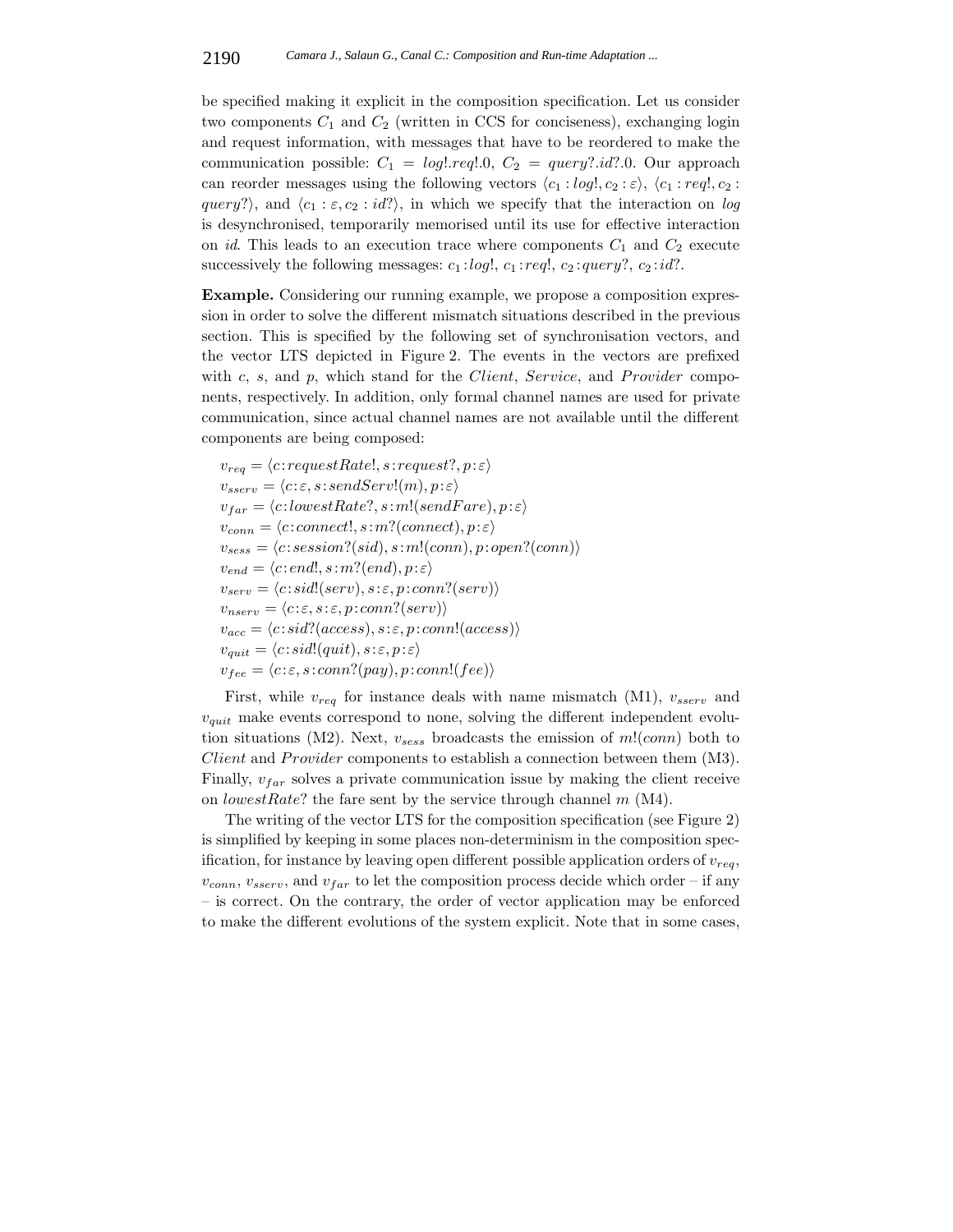

**Figure 2:** Case study vector LTS

this order is mandatory to make the system work as required and avoid undesired behaviour. A classic example is when one component, a client for example, works in connected mode (one connection and multiple access to the service) whereas the server component requires a connection each time the service is accessed [Canal et al. 2006b] (non-connected mode). In this case  $v_{nserv}$  must be explicitly applied after v*serv* and v*acc* in order to allow the client to receive subsequent service access, otherwise the system would be able to evolve only if the client quits the provider, receiving only a single service access.

#### **4 Run-time Adaptation**

Our run-time adaptation engine coordinates all the components involved in the system with respect to a set of interactions defined in the composition specification. Consequently, all the components are communicating through the engine [Inverardi and Tivoli 2003b]. Imagine two components:  $C_1 = on!0$  and  $C_2 = \text{activeale}$ ?.0 with vector  $\langle c_1 : \text{on}!, c_2 : \text{activeale}?\rangle$  as a solution to these mismatching messages. The engine will communicate first with component  $C_1$ through on?, and then will interact with component  $C_2$  through activate!. The engine synchronises with the components using the same name of messages but using reversed directions, *e.g.,* communication between *on!* in C<sup>1</sup> and *on?* in the engine. Furthermore, the engine always starts a set of interactions formalised in a vector by the receptions (*on?*), and next handles the emissions (*activate!*): it would be meaningless to send something that has not been received yet.

This section introduces successively two algorithms. The first one searches for the existence of a final state for the global system using depth-first search. The second one applies a composition specification at run-time resulting in the dynamic execution of the involved components.

#### **4.1 Existence of Global Final States**

Although the composition specification aims at solving mismatch cases that correspond to deadlocks, its application can still lead to remaining deadlocks.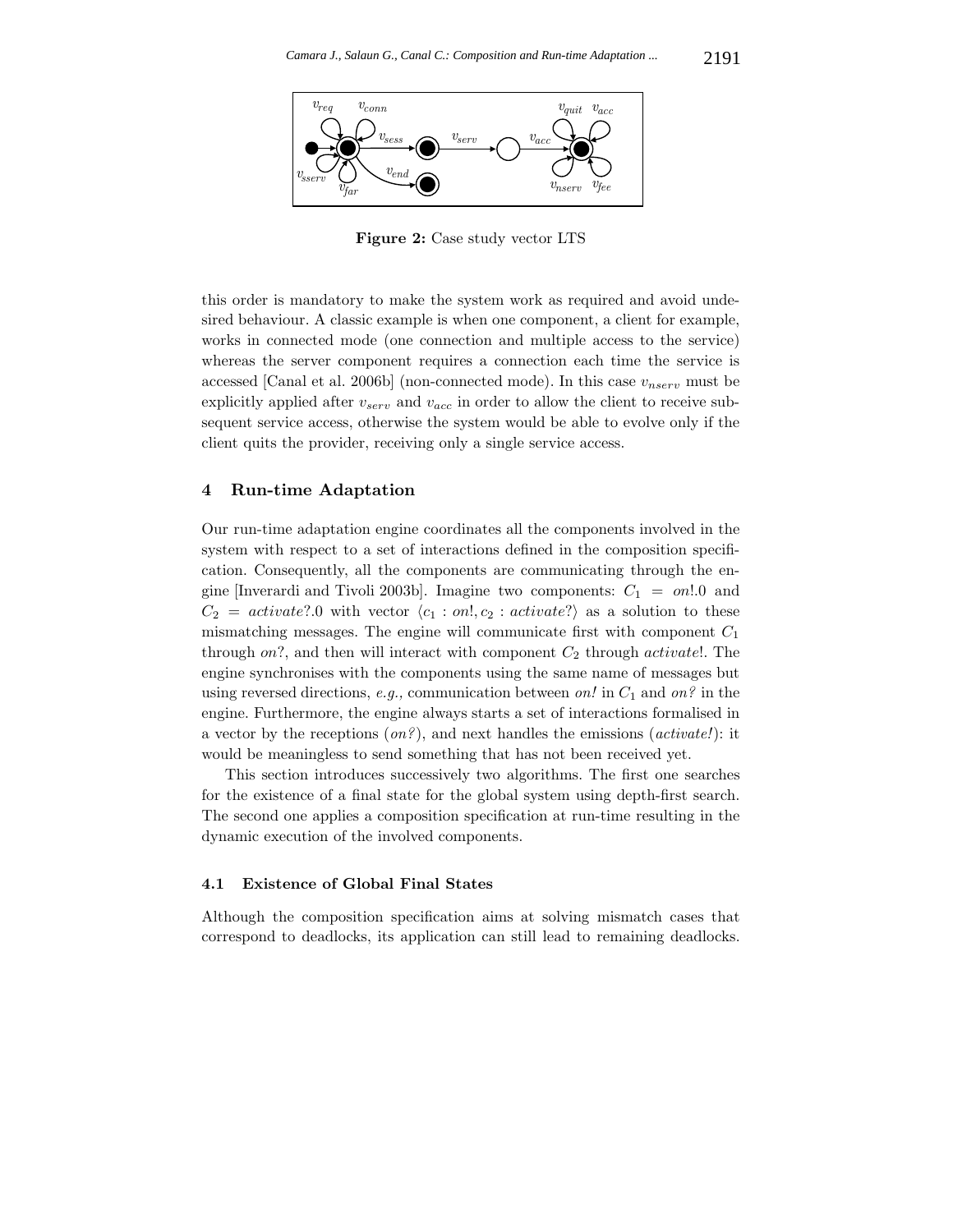Indeed, the composition specification is an abstract description of how components work together, and does not take into account all the possible execution scenarios of the system. Removing these remaining spurious interactions is required to let the system reach a final state. Since the composition specification is applied at run-time, it is not possible to apply the removal of deadlocks as a pre-processing as it is the case in static coordination and adaptation approaches [Inverardi and Tivoli 2003a, Canal et al. 2006b]. Therefore, before applying a vector which belongs to the composition specification, we check that after the application of this vector, there exists at least one global final state for the whole system (*i.e.*, all components and the composition specification are in a final state). Thus, our adaptation engine will prevent the system to end up in deadlocking situations. We will illustrate that on a specific situation which takes place in our running example further in this section.

Algorithm 1 takes as input the component par-LTSs  $C_i$ , the composition specification C*ce*, a vector v, and the current state of the system (*i.e.*, the current *states* of the components as well as the current state s*ce* of the composition specification). This algorithm relies on a depth-first search traversal, and stops as soon as a final state for the whole system has been found. The main idea is that vectors belonging to the composition specification are applied going in depth until we reach either a final state (end of the algorithm), or a deadlock state. In the latter case, we backtrack and try another path. We keep track of the already traversed states to avoid endless execution of our algorithm.

Now, we define more formally the different functions used in Algorithm 1. In order to check if all the components and the composition specification have reached their final state, we define the function *final* as:

 $final(states, F_i, s_{ce}, F_{ce}) =$ 

 $f(states[1], F_1) \wedge \ldots \wedge f(states[n], F_n) \wedge s_{ce} \in F_{ce}$ 

 $f([s_1,\ldots,s_m],F)=s_1\in F\wedge \ldots \wedge s_m\in F$ 

Function *applicable* returns an interaction vector extracted from V. In case several vectors can be applied, a single one is non-deterministically chosen.

 $applicable (states, C_i, s_{ce}, C_{ce}) =$ 

$$
\begin{cases}\nv & \text{if } (s_{ce}, v, s_{ce}') \in T_{ce}, (\forall l \in v) \ l \neq \varepsilon, j \in \{1, \ldots, n\}, s_j = states[j], \\
& \text{run}(s_j, l, T_j) = s_j', \text{ and } s_j' \neq s_\perp \\
v_\perp & \text{otherwise (no vector applicable)}\n\end{cases}
$$

The communication case in which vector  $v$  involves several emissions can be handled enforcing in the function *applicable* that all the names sent in the emissions are the same:  $par(l_1) = \ldots = par(l_k)$  where  $\{l_1, \ldots, l_k\}$  $extract_{\mathcal{L}}(v)$ , function  $extract_{\mathcal{L}}(v)$  retrieves all the emissions which belong to a specific vector:  $extract_{\text{emissions}}(\langle l_1,\ldots,l_n\rangle) = \{l_i \mid l_i =$  $e!(x)$  and function *par* retrieves sent or received names:  $par(e!(x)) =$  $x, par(r?(x)) = x.$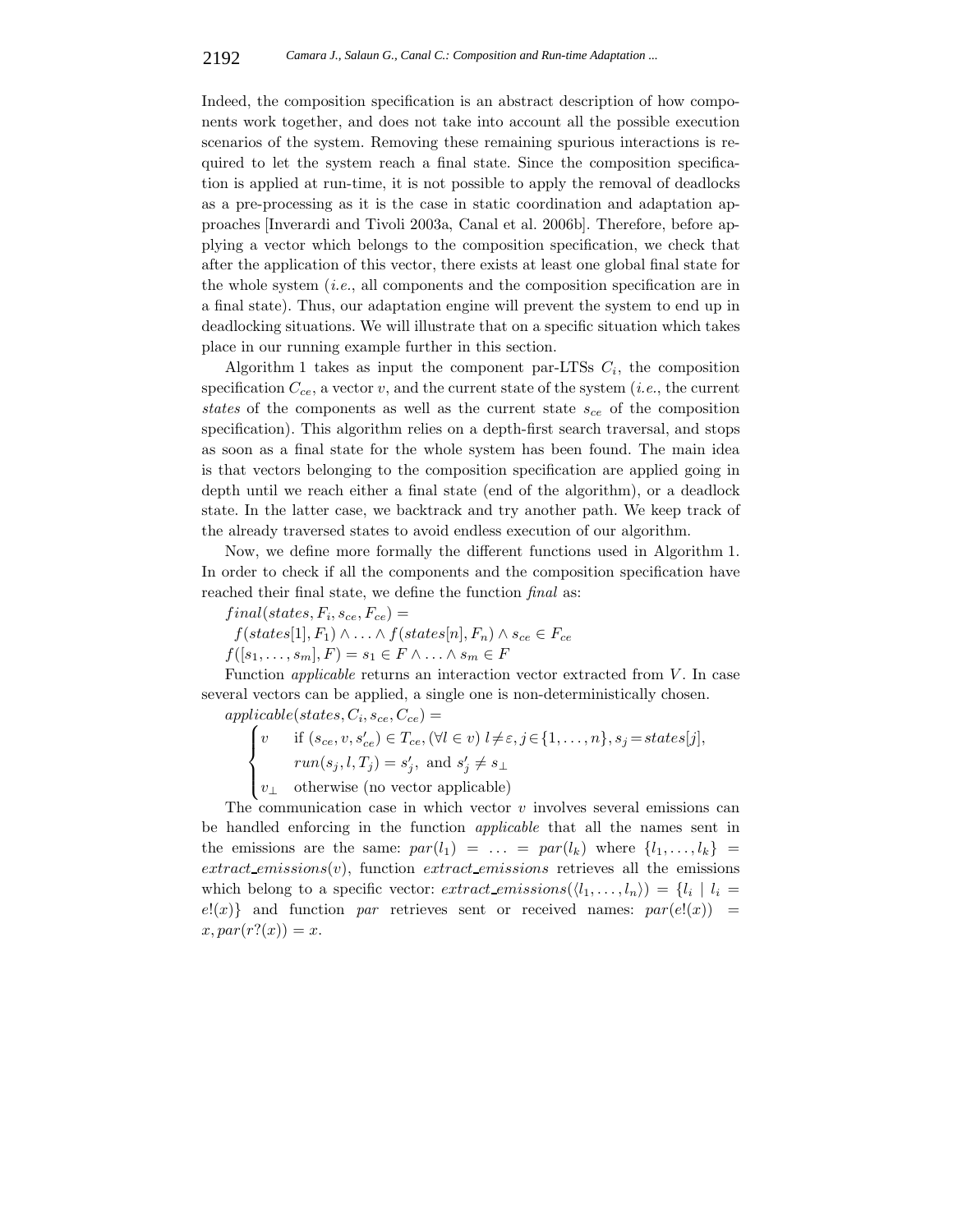**Algorithm 1** *exist final*

tests if the application of a vector may lead to a final state for the system<br>**inputs** states, compo.  $C_{i \in \{1,...,n\}} = (A_i, S_i, I_i, F_i, T_i), s_{ce}$ , **inputs** states, compo.  $C_{i \in \{1,...,n\}}$  =  $(A_i, S_i, I_i, F_i, T_i),$  s<sub>ce</sub>,  $C_{ce}$  =  $(A_{ce}, S_{ce}, I_{ce}, F_{ce}, T_{ce})$ , and a vector *v* **output** a boolean 1: visited  $:= \{\}$  // set of visited states 2: current  $:= s_{ce}$  // current state in the composition specification 3:  $path := [] \quad // \text{ current path}$ 4:  $cloop := true'$  // loop condition<br>5:  $cypaths := \{\}$  // cyclic paths 5:  $cypaths := \{\}$ 6: while  $\neg final(states, F_i, s_{ce}, F_{ce}) \wedge cloop$  do 7:  $states := next\_states(v, states, T_i)$ 8:  $current := next(current, v, T_{ce})$ 9:  $path := append(path, (current, states))$ 10: visited := visited  $\cup$  {current} 11: **while**  $\neg final(states, F_i, s_{ce}, F_{ce}) \land v = v_\perp \land path \neq []$  **do** 12:  $v := \text{applied} \text{ble}(\text{states}, C_i, \text{current}, C_{ce})$ 13:  $states' := next\_states(v, states, T_i)$ 14:  $current' := next(current, v, T_{ce})$ 15:  $path' := append(path, (current', states'))$ 16: cond :=  $next(current, v, T_{ce}) \in visited \land stability(path', cypaths)$ 17: **if** cond ∧ ¬isin(path, cypaths) **then** 18: cypaths := cypaths ∪ {path}<br>19: end if end if 20: **if**  $v = v_{\perp} \vee cond$  **then**<br>21: *current* :=  $leftuster$  $current := left $(tast(path))$$ 22:  $states := right(last(path))$ <br>
23:  $path := remove\_last(path)$ 23:  $path := remove\_last(path)$ <br>24: **end if** 24: **end if** 25: **end while**<br>26:  $\text{cloop} := (v$  $\textit{cloop} := (v \neq v_\perp)$ 27: **end while** 28:  $return final (states, F_i, s_{ce}, F_{ce})$ 

Function *next* states computes the next states of the involved components from their current states and a vector:

 $next\_states(\langle l_1,\ldots,l_n\rangle, states,T_i)=[s'_1,\ldots,s'_n]$ where  $\forall i \in \{1, \ldots, n\}$   $run(states[i], l_i, T_i) = s'_i$ 

Function *next* computes the next state in the composition specification being given a state *s* and a vector label *v*:

 $next(s, v, T) = s'$  where  $(s, v, s') \in T$ 

In the inside *while* loop, we rely on a stability function *(stability)* that enables the application of a vector even if it leads to an already traversed state of the composition specification. This is necessary since in some cases, several executions of a cycle in the vector LTS may make all the involved components finally lead to a termination state. However, we have to control the exploration of these paths to avoid non-terminating executions of our algorithm. Accordingly, this stability function returns  $true$  (false otherwise) if a looping behaviour is detected in the current path (repetition of same vectors and traversal of same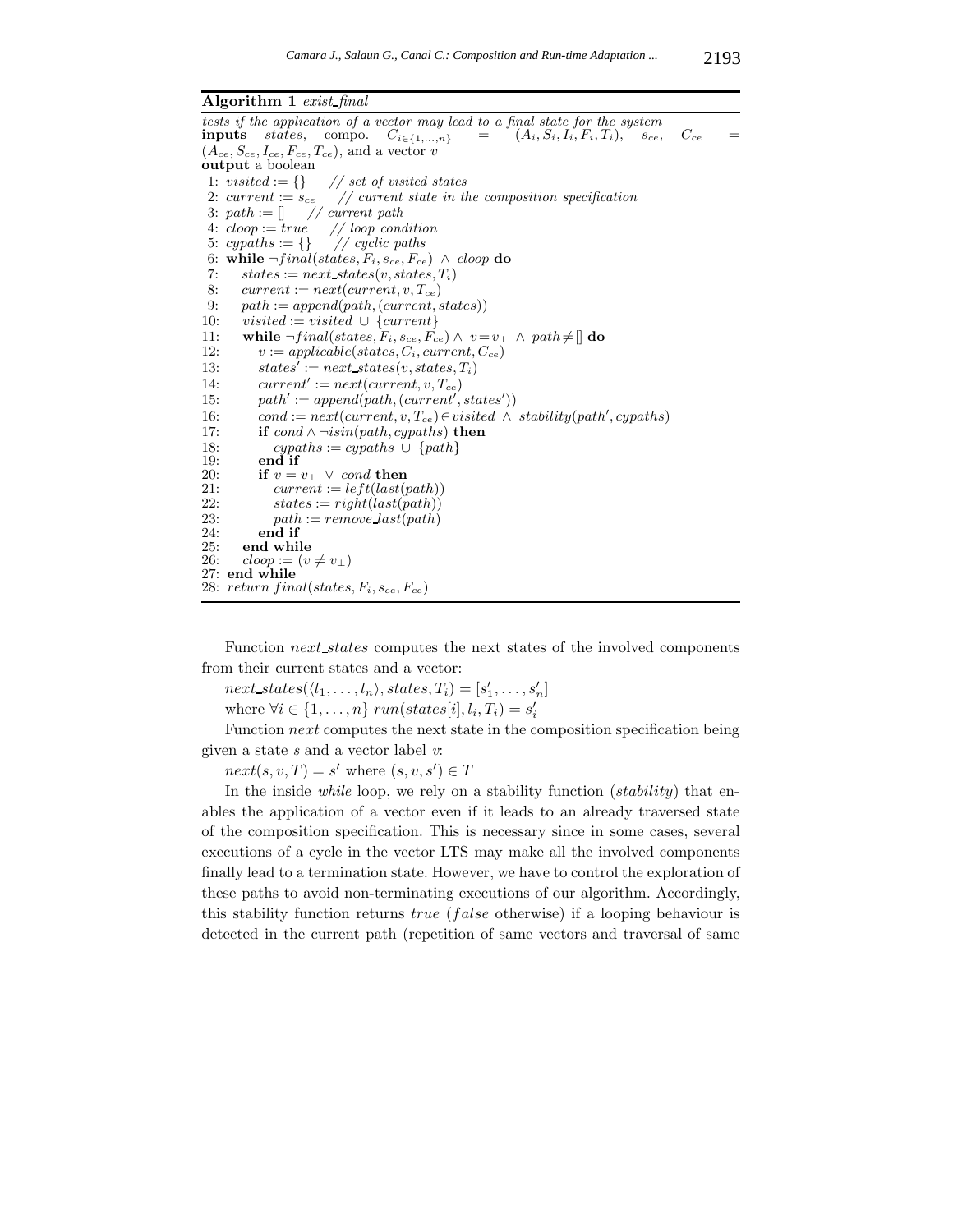states in component par-LTSs). Next, the algorithm backtracks to explore an unvisited part of the system. Cyclic paths are easily detected by analysing the path variable obtained after the application of a new vector, and several existing algorithms can be used to find out these cycles. In this article, we chose the Floyd's cycle-finding algorithm  $\text{[Knuth 1969]}^2$ . To avoid to traverse again these cyclic paths, we store them in a variable cypaths, and function stability forbids to explore them again.

 $stability(path, cypaths) =$ 

 $[true]$ if  $isin(path, cypaths)$  $\int find\_cycle(path)$  otherwise

where algorithm *find cycle* returns *true* if a cycle is detected in the current path, or *false* otherwise.

Let us formalise the set of functions we apply on the *path* variable that corresponds to a list of couples:

 $append([c_1, \ldots, c_n], c) = [c_1, \ldots, c_n, c]$  $last([c_1,\ldots,c_n])=c_n$  $remove\_last([c_1,...,c_{n-1},c_n]) = [c_1,...,c_{n-1}]$ 

Functions left and right apply to a couple and are defined as:  $left((c_l, c_r)\right) =$  $c_l$ ,  $right((c_l, c_r)) = c_r$ . Last, function *isin* tests if a path appears as subpath in the list of cyclic paths.

$$
isin(p, \{p_1, \ldots, p_n\}) = isn'(p, p_1) \lor \ldots \lor isn'(p, p_n)
$$
  
\n
$$
isin'([c_1, \ldots, c_m], [c'_1, \ldots, c'_k]) =
$$
  
\n
$$
\begin{cases}\nc_1[1] = c'_1[1] \land \ldots \land c_m[1] = c'_m[1] & \text{if } m \leq k \\
false & \text{otherwise}\n\end{cases}
$$

The complexity of Algorithm 1 is linear  $- O(|S_{ce}|)$  – since, in the worst case, the whole vector LTS standing for the composition specification is traversed, the cycle-finding algorithm is applied during this traversal, and this algorithm obliges to traverse again the vector LTS at most a constant number of times. For each vector transition in the composition specification, component par-LTSs are not traversed because we keep track in the *states* variable of the current state of each component par-LTS, therefore, we can access directly their next states.

**Theorem 4 Algorithm 1 Termination.** *Given* n *component par-LTSs* C*i, a composition specification* C*ce, the current state of the system (components and composition specification), and a vector to be applied, the algorithm terminates.*

**Proof (intuition).** The algorithm runs until (i) it has found a global final state, or (ii) it has traversed the vector LTS completely without finding a final state.

<sup>2</sup> The authors quote a Knuth's reference because Floyd has never published his cyclefinding algorithm. Knuth was the first to present it in the referenced book, and acknowledged Floyd for the algorithm.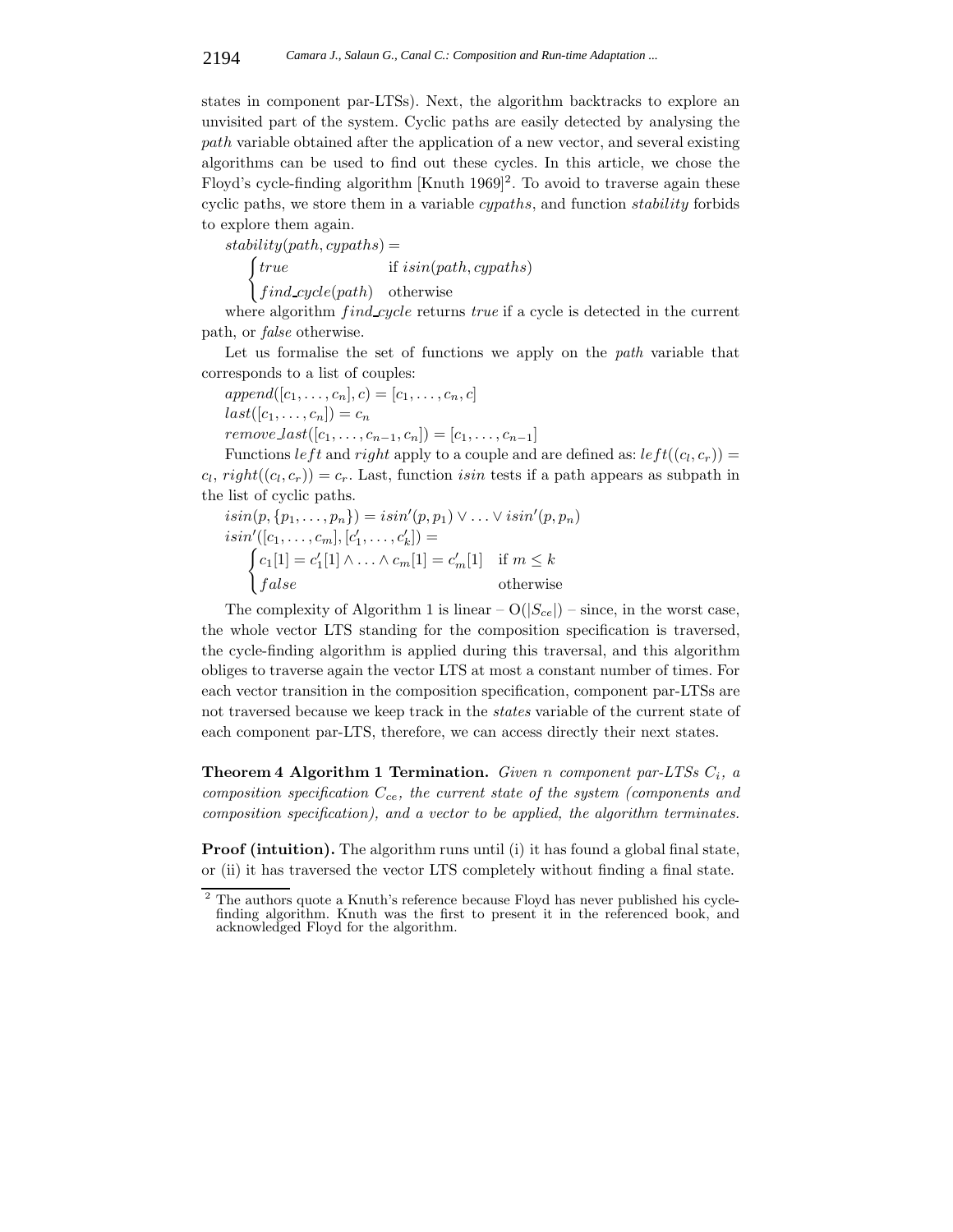First of all, let us comment more precisely conditions of both *while* loops. The outer loop stops when the global state is a final state, or no vector is applicable. The inner loop ends when an applicable vector has been encountered. The *stability* function allows to apply a vector that can be run again although all the states have already been visited. Indeed, in some cases, some part of the system (components and composition specification) may loop several times on same interactions before the whole system reaches a global final state. To avoid endless executions, the stability function relies on a cycle-finding algorithm which is used to detect repeated behaviours, and makes the algorithm terminate when such cycles are found out during the traversal.

Thus, the first case (i) is ensured thanks to both loop conditions that rely on the *final* predicate: as soon as a global final state is reached, both conditions turn out to be false, and the algorithm terminates.

The second case (ii) is ensured by a joint use of the *visited* variable and the stability function. The *visited* variable stores the set of already traversed states and is used within the inner *while* loop to avoid the firing of a new vector that would lead to an already visited state. However, some states must be traversed several times and some vector transitions run again to reach some final states. This is achieved using the stability function that permits such a repeated application while applying a cycle-finding algorithm to detect looping behaviours. In the latter case, these cyclic paths are stored in the cypaths variable not to treat them again if they have already been traversed.  $\square$ 

**Theorem 5 Algorithm 1 Correctness.** *Given* n *component par-LTSs* C*i, a composition specification* C*ce, the current state of the system (components and composition specification), and a vector to be applied, the algorithm returns a boolean indicating the existence (or not) of a global final state for the system.*

**Proof (intuition).** We start pointing out that our algorithm is based on classic graph traversal algorithm, but extended to deal with our precise problem (composition of components using several LTSs). This proof has to deal with two cases. In the first case, if it exists a final global state, this state will be encountered, and the algorithm will stop returning *true*. In the second case, there is no final state, and the algorithm returns *false*. The first case is the most relevant since in the second case, the single important point is termination, and it was already discussed in the proof presented above.

The first case relies on a depth-first search algorithm with backtracking in case no vector is applicable in the current state of the overall system. Accordingly, all the states of the system are visited. The stability function allows to traverse again visited states if an applicable vector exists up to cycles that would make the system loop forever. Finally, when a final state is encountered, conditions in both loops make the algorithm terminate, and the result of predicate final is returned, that is *true* in this case.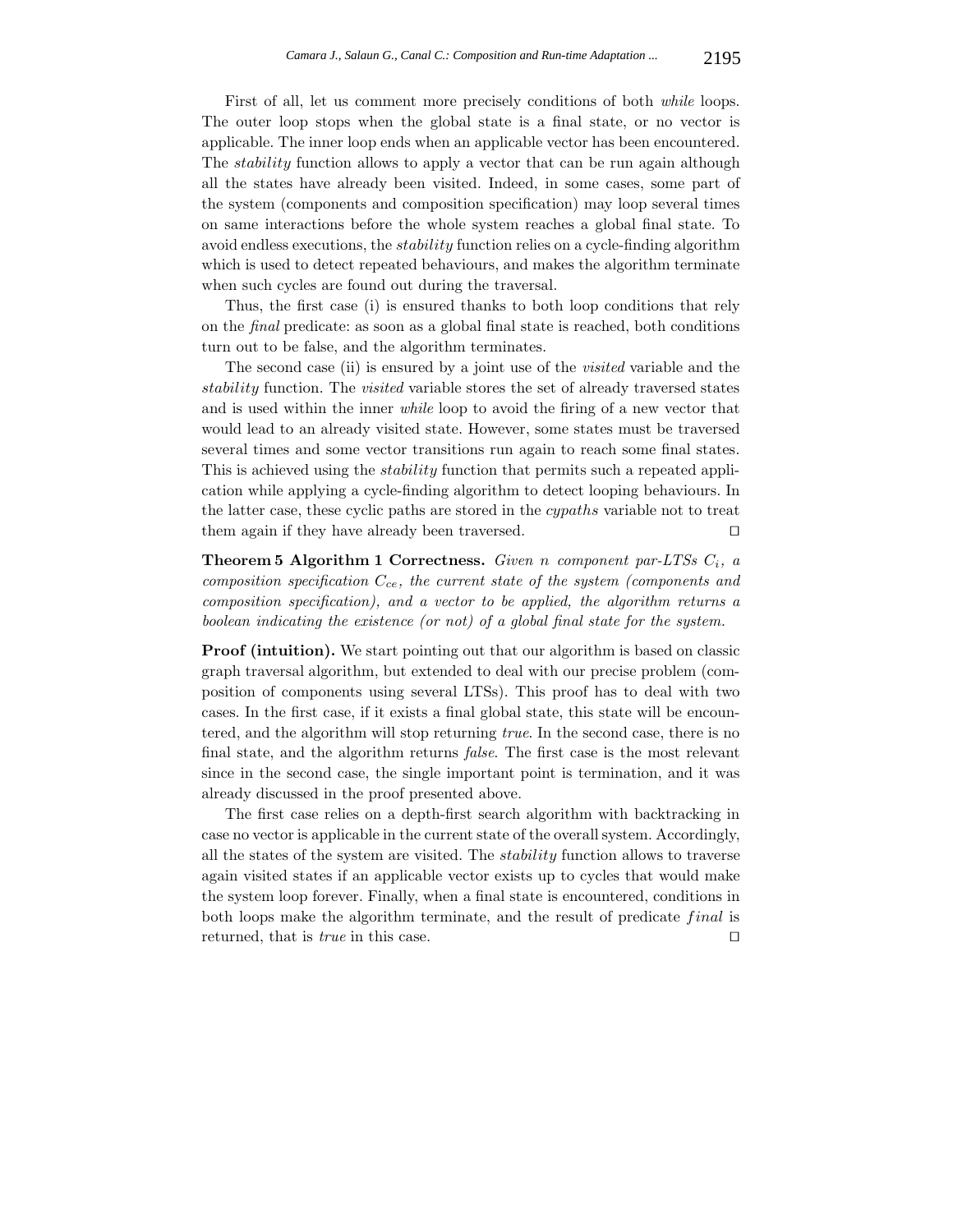**Example.** We focus on a piece of our running example to illustrate how the final state detection is used to avoid a deadlock situation. In Figure 3, we can observe that the highlighted part of the client specification first requests a service, then can access it as many times as needed, and at some point quits. On the other hand, the provider waits for a request and provides a service.



**Figure 3:** Deadlocking application of vectors

Vectors v*serv*, v*acc*, v*nserv*, v*quit* in Figure 2 are those dedicated to this part of the composition. We show in Figure 3 the transition system summarising all the possible applications of these vectors with respect to the highlighted parts of the interfaces. After the application of v*nserv* (state *s*), the client may evolve by v*quit* (this would be a correct evolution of the client to its final state) which would insert a deadlock in the system since the provider would be eventually blocked: it can send an access conn!(access) but the composition expression has reached a final state, and no vectors are fireable. Fortunately, our *exist final* algorithm detects that the application of v*quit* in state s would lead to a deadlock (no future correct final state), and therefore the only vector which can be run is  $v_{acc}$ .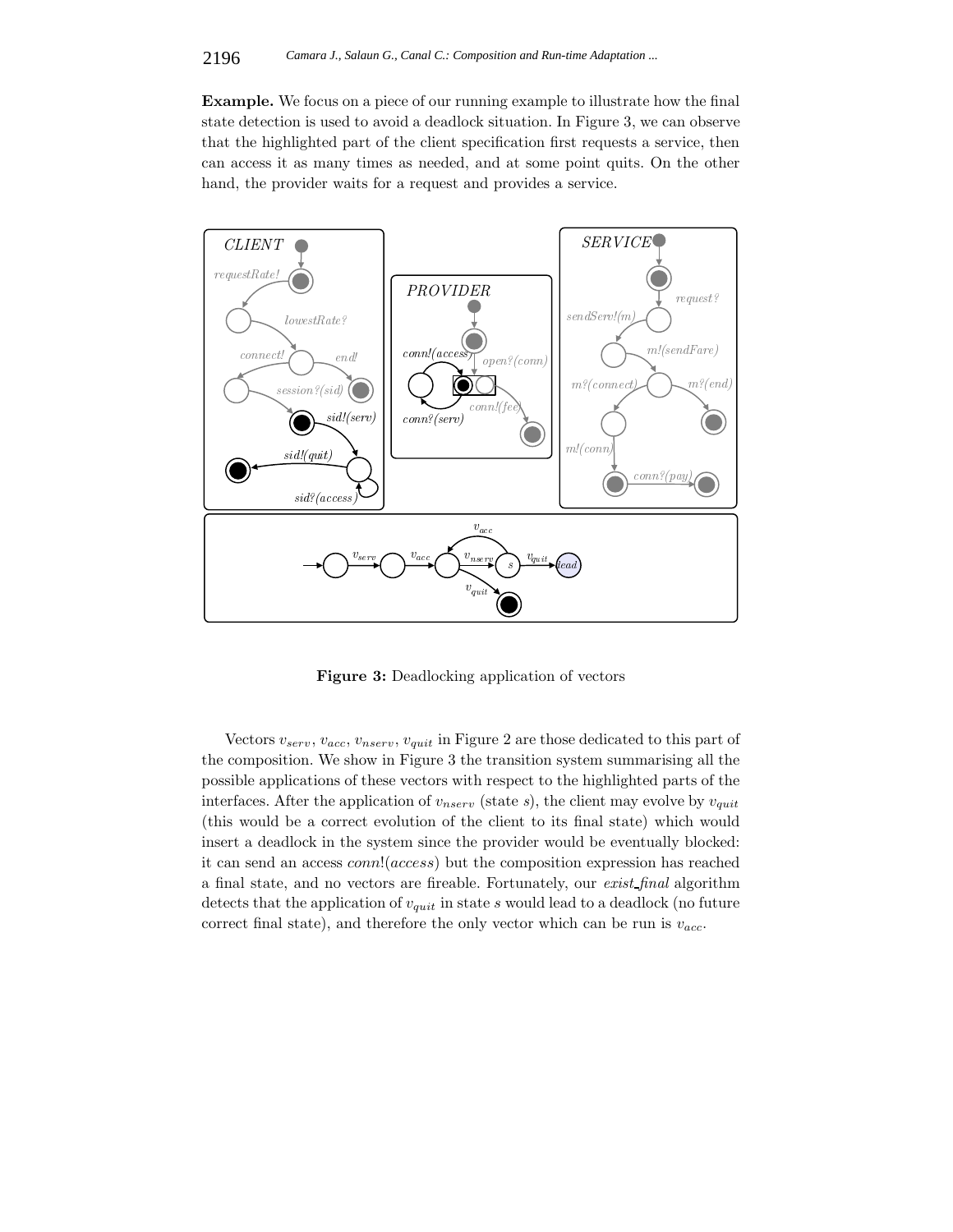#### **4.2 Run-time Adaptation Engine**

This section presents our adaptation engine which applies a composition specification at run-time since new channel names are created dynamically and cannot be known beforehand. The right substitutions of channel names are dynamically performed by the algorithm. We will illustrate how these substitutions are essential to make the communications between the engine and the involved components work.

Algorithm 2 manages the composition between several component par-LTSs with respect to a given composition specification. We propose a composition which respects the sequential interactions described within vectors of the composition specification, that is, events belonging to two different vector transitions of the composition specification are never interleaved. Such an interleaving may happen in some cases in which components involved in two subsequent vectors are completely unrelated.

The composition algorithm applies successively vectors that can be fired with respect to the current state of the system. For each vector, first receptions in the adaptation engine are executed (corresponding to emissions in the components), and then emissions (corresponding to receptions in the components). The algorithm keeps track on the current state of the vector LTS  $(s_{ce})$  as well as on the current states of the components (states). The algorithm ends when the global system has reached a final state. Since the selection of an applicable vector also relies on the final state existence algorithm presented in Section 4.1, we engage the first time in the *while* loop only if there exists a global final state for the system  $(v \neq v_{\perp})$ , otherwise the composition is not launched. Notice the abstract loop condition introduced in order to control iterative behaviours within the system at hand. This condition can be adjusted to make the algorithm continue the composition beyond a global termination state an arbitrary number of times (if there are applicable vectors available). We use a substitution environment  $E$  for each of the participating components, defined as a function where each formal name is associated to one actual name. Such an environment is useful to replace formal names used in the vectors by real ones that are generated by the components during their execution.

Let us define the functions used in the composition algorithm. Function *select vector* bases on the applicable and *exist final* functions, and is in charge of selecting a vector that applies and ensures the existence of a future final state:

 $select\_vector(states, C_i, s_{ce}, C_{ce}, E_i) =$ 

$$
\int v \quad \text{if } v = applicable(states, C_i, s_{ce}, C_{ce}, E_i),
$$
  

$$
v \neq v, \quad exist \; final (states, C_i, s_{ce}, C_{ce})
$$

 $v \neq v_{\perp}, \; exist\_final(states, C_i, s_{ce}, C_{ce}, v)$ 

 $\overline{\mathcal{N}}$  $v_{\perp}$  otherwise (no vector applicable)

We define *emissions* and *receptions* which return the set of emissions and receptions respectively, of any given synchronisation vector. These functions also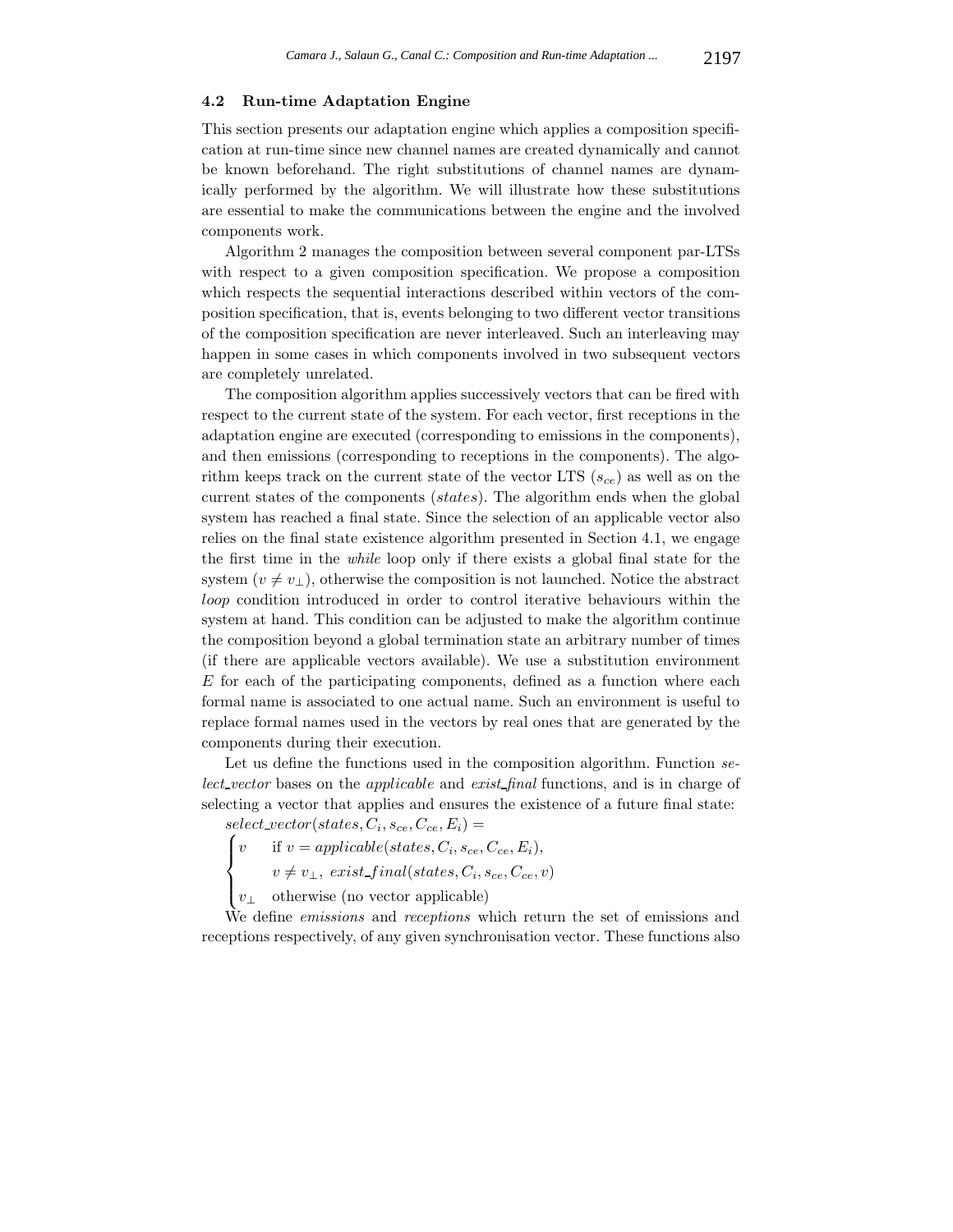#### **Algorithm 2** *run-time composition*

composes at run-time a set of components wrt. a composition specification **inputs** components  $C_{i \in \{1,...,n\}} = (A_i, S_i, I_i, F_i, T_i)$ , compo. **inputs** components  $C_{i \in \{1,...,n\}}$  =  $(A_i, S_i, I_i, F_i, T_i)$ , compo.  $C_{ce}$  =  $(A_{ce}, S_{ce}, I_{ce}, F_{ce}, T_{ce})$ 1: states :=  $[[I_1], \ldots, [I_n]]$  // current states in  $C_i$ 2:  $E_1 := \emptyset, \ldots, E_n := \emptyset$  // substitution environments 3:  $s_{ce} := I_{ce}$  // current state in the composition specification 4:  $v := select\_vector(states, C_i, s_{ce}, C_{ce}, E_i)$ 5: **while**  $v \neq v_\perp \land (\neg final(states, F_i, s_{ce}, F_{ce}) \lor loop)$  **do** 6:  $Rec := emissions(v, E_i)$ <br>7:  $Em := receptors(v, E_i)$  $Em := receptors(v, E_i)$ 8:  $x := \text{generate } \text{Var}()$ 9: **repeat** // effective receptions 10:  $r?(x) | r \in Rec, j \in \{1, ..., n\}, s_j = states[j],$  $l \in A_j$ ,  $run(s_j, l, T_j) = s'_j$ ,  $r = obs(l, E_j)$ 11:  $Rec := Rec \setminus \{r\}$ 12:  $states[j] := s'_j$ 13: **until**  $Rec = \emptyset$ 14: **repeat** // effective emissions 15:  $e!(x) | e \in Em, j \in \{1, ..., n\}, s_j = states[j],$  $l \in A_j, run(s_j, l, T_j) = s'_j, e = obs(l, E_j)$ 16:  $Em := Em \setminus \{e\}$ 17:  $states[j] := s'_j$ 18:  $E_j := E_j \cup \{ (par(l) \mapsto \$x) \}$  //  $\$x \text{ is the value of } var. x$ 19: **until**  $Em = \emptyset$ 20:  $s_{ce} := next(s_{ce}, v, T_{ce})$ 21:  $v := select\_vector(state, C_i, s_{ce}, C_{ce}, E)$ 22: **end while**

substitute formal names used in the vectors by the actual ones appearing in the environment E:

$$
emissions(\langle l_1, \ldots, l_n \rangle, E_i) = em(l_1, E_1) \cup \ldots \cup em(l_n, E_n)
$$
  
\n
$$
em(l, E) = \begin{cases} \{sub_1(e, E)\} & \text{if } l = e!(x) \\ \emptyset & \text{if } l = r?(x) \lor l = \varepsilon \end{cases}
$$
  
\n
$$
receptions(\langle l_1, \ldots, l_n \rangle, E_i) = rec(l_1, E_1) \cup \ldots \cup rec(l_n, E_n)
$$
  
\n
$$
rec(l, E) = \begin{cases} \{sub_1(e, E)\} & \text{if } l = r?(x) \\ \emptyset & \text{if } l = e!(x) \lor l = \varepsilon \end{cases}
$$
  
\nwhere  
\n
$$
sub_n(e, E) = \begin{cases} E(e) & \text{if } e \in dom(E) \\ e & \text{otherwise} \end{cases}
$$

The *observational part* of an event l is defined as:  $obs(e!(x), E) = sub_n(e, E)$ ,  $obs(r?(x), E) = sub<sub>n</sub>(r, E)$ . The \ operator denotes the set difference defined as:  $E_1 \backslash E_2 = \{x \mid x \in E_1 \land x \notin E_2 \}$ . The abstract function generateVar derives new variables when required.

The complexity of Algorithm 2 is polynomial  $-\mathrm{O}(|S_{ce}|^2)$ . For each composition step, we know the current state of the whole system, therefore the extrac-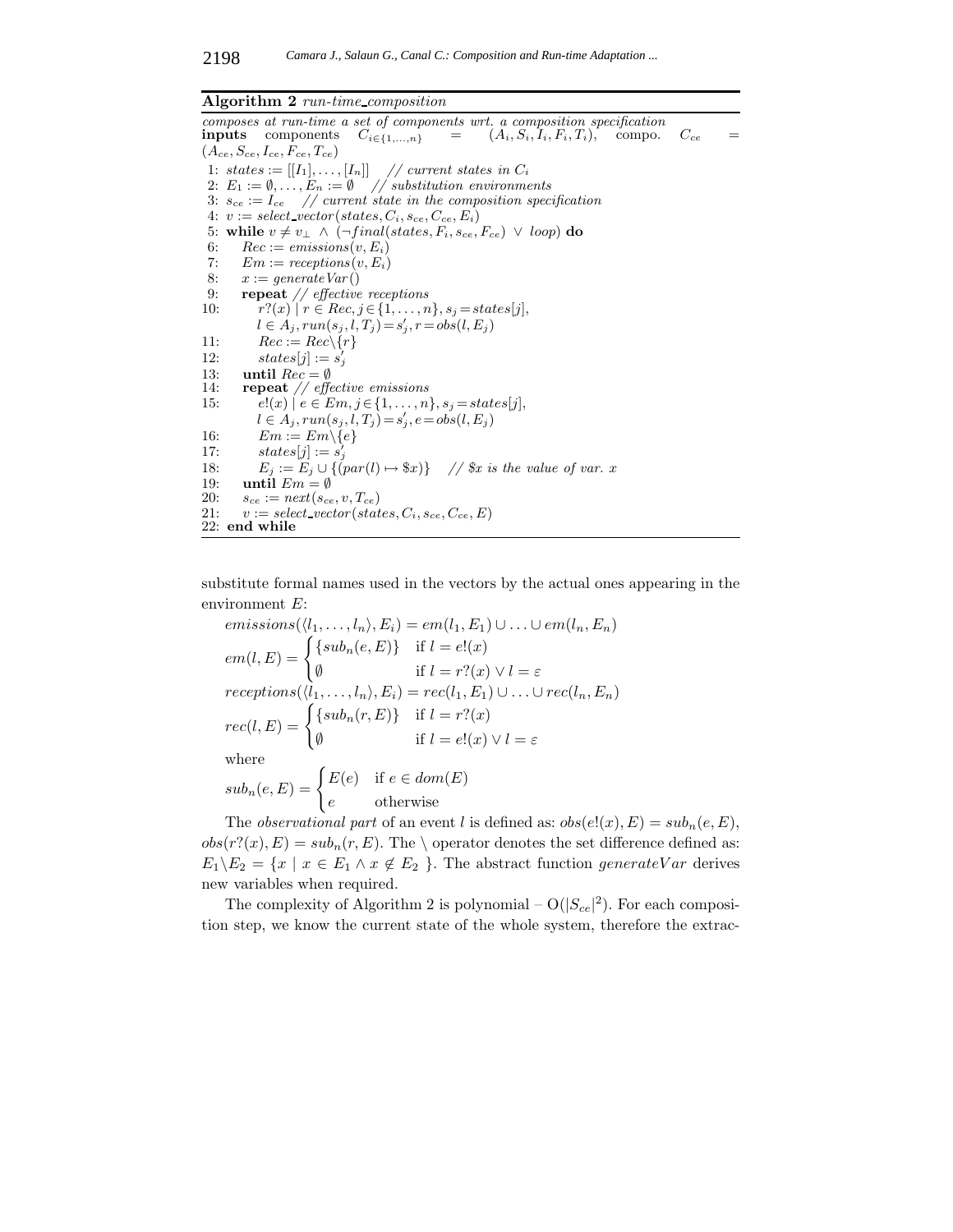tion of applicable vectors with respect to the current state of the whole system is straightforward. However, for each vector, the function *exist final* is called, and in the worst case, the vector LTS is traversed a constant number of times (see complexity of *exist final* algorithm in Section 4.1).

**Theorem 6 Algorithm 2 Correctness.** *Given* n *component par-LTSs* C*i, and a composition specification* C*ce, the algorithm makes all of them (*C*<sup>i</sup> and* C*ce) terminate in their respective final states.*

For this algorithm, correcteness ensures also termination, consequently we present a single proof.

**Proof (intuition).** In a first case, the algorithm does not start any interaction since there is no reachable global final state, and the *while* loop is never entered. In such a case, all the components do not evolve and they end in their initial states. We have assumed initial states being final in behavioural interfaces of components to ensure the correctness of the composition. Composition being a process which is dependent of the composition specification, the process may yield a system in which no interactions are possible in case of having an incorrect or under-specified composition specification. Tagging all initial states as final ensures correctness.

In the second case, the algorithm makes all the components terminate in one of their final states as well as the composition specification. This second situation corresponds to the firing of the *while* loop at least once. In this case, it means that it exists at least one final state for the global system. The successive selection of vectors that can be applied will avoid all the possible deadlock situations (thanks to the *exist final* algorithm), and therefore the algorithm will make all the components converge to one of these final states. The *while* loop ends when one global final state is reached. 

**Example.** Figure 4 gives a possible execution scenario that is obtained running the adaptation engine on our example. The figure shows interactions that occur in the system, vectors that are executed, and extensions of the environments. Although this figure corresponds to a specific scenario, we have added in dashed lines some other possible evolutions of the system. Similarly, the execution might have stopped at the mid-bottom state of the figure without any interaction between the client and the provider (because in this state, all the components are in final states, and the composition expression as well), or the execution might have continued after the top left final state in case the client would have required another service to the provider component.

As far as the firing of events is concerned, we recall that the adaptation engine is coordinating the whole system, therefore all the messages are canalised through it. As an example, when the first vector is run, it corresponds to two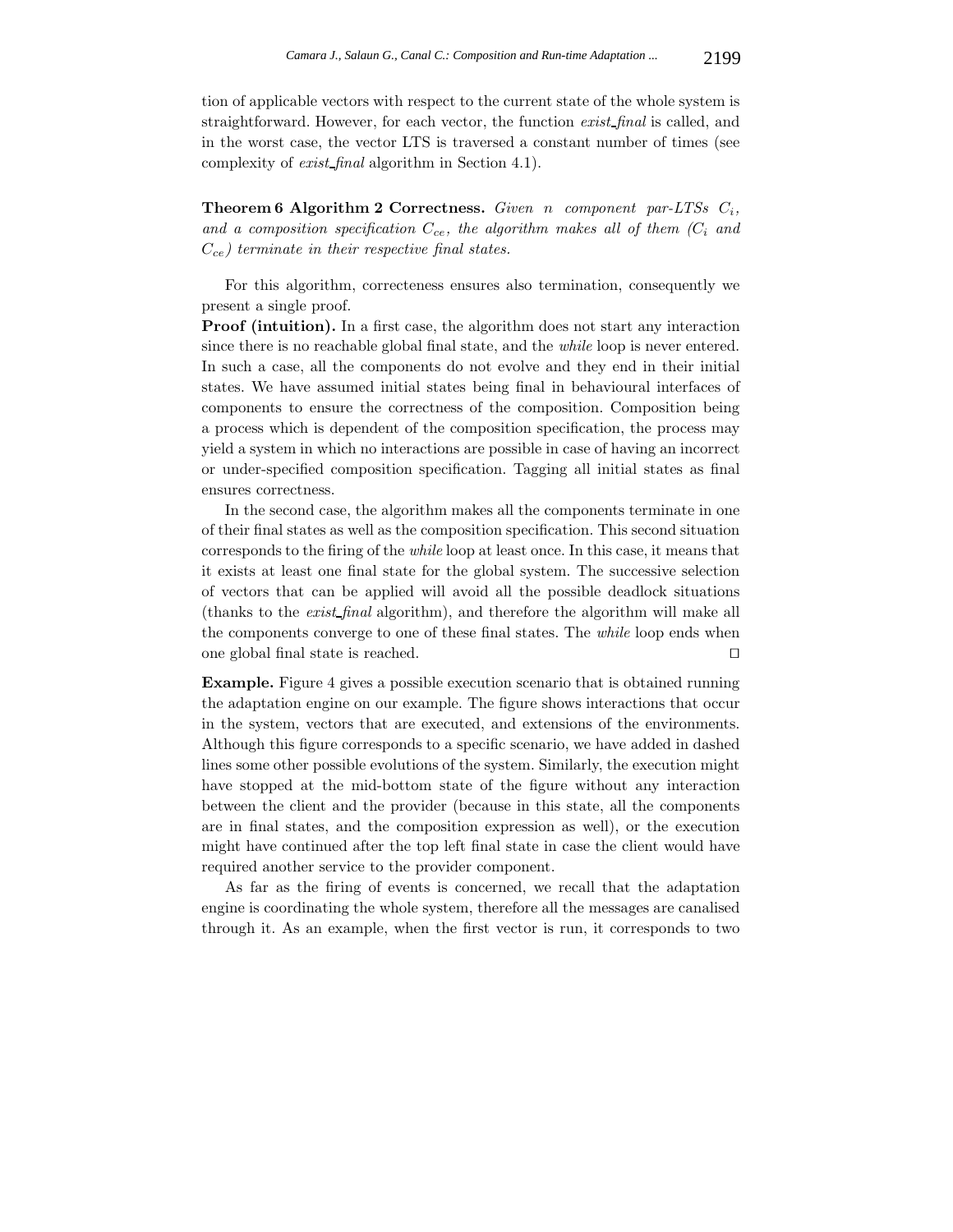

**Figure 4:** Run-time composition in action

interactions, the first one (requestRate) between the client and the engine, and another one (request) between the engine and the server.

During execution, the different environments  $(E_c, E_s, \text{ and } E_p)$  for the *Client*, Service, and Provider components may be updated. For instance, focusing on the reception of  $x_4$  coming with message m from the service component (firing of vector v*sess* in the mid-bottom of Figure 4), it can be observed that environments  $E_c$  and  $E_p$  are extended associating their formal names (sid and conn, respectively) which appear in their interfaces and in the vector by the actual one which is received in  $x_4$ , namely *conn*. Environments are also necessary to make interactions between the engine and the components work correctly. For example, while applying vector  $v_{serv}$ , the formal name sid in sid!(serv) is replaced using the actual name conn. This correspondence is achieved using the couple  $(sid, conn)$  in  $E_c$ , assigned while executing  $v_{sess}$ .

In some cases, the engine receives a value, without forwarding it (see vector  $v_{sserv}$  in the top part of Figure 4). Likewise, a vector may express a correspondence between a message without parameter, and a message with one (*e.g.,*  $v_{conn}$ ). In this case, the engine receives no value, and emits an empty value  $x_3$ (see the right hand part of the figure). Finally, as regards the 3-party communication involved in vector v*sess* (bottom of Figure 4), we show in dashed lines that since the engine is sending two messages, both orders are possible.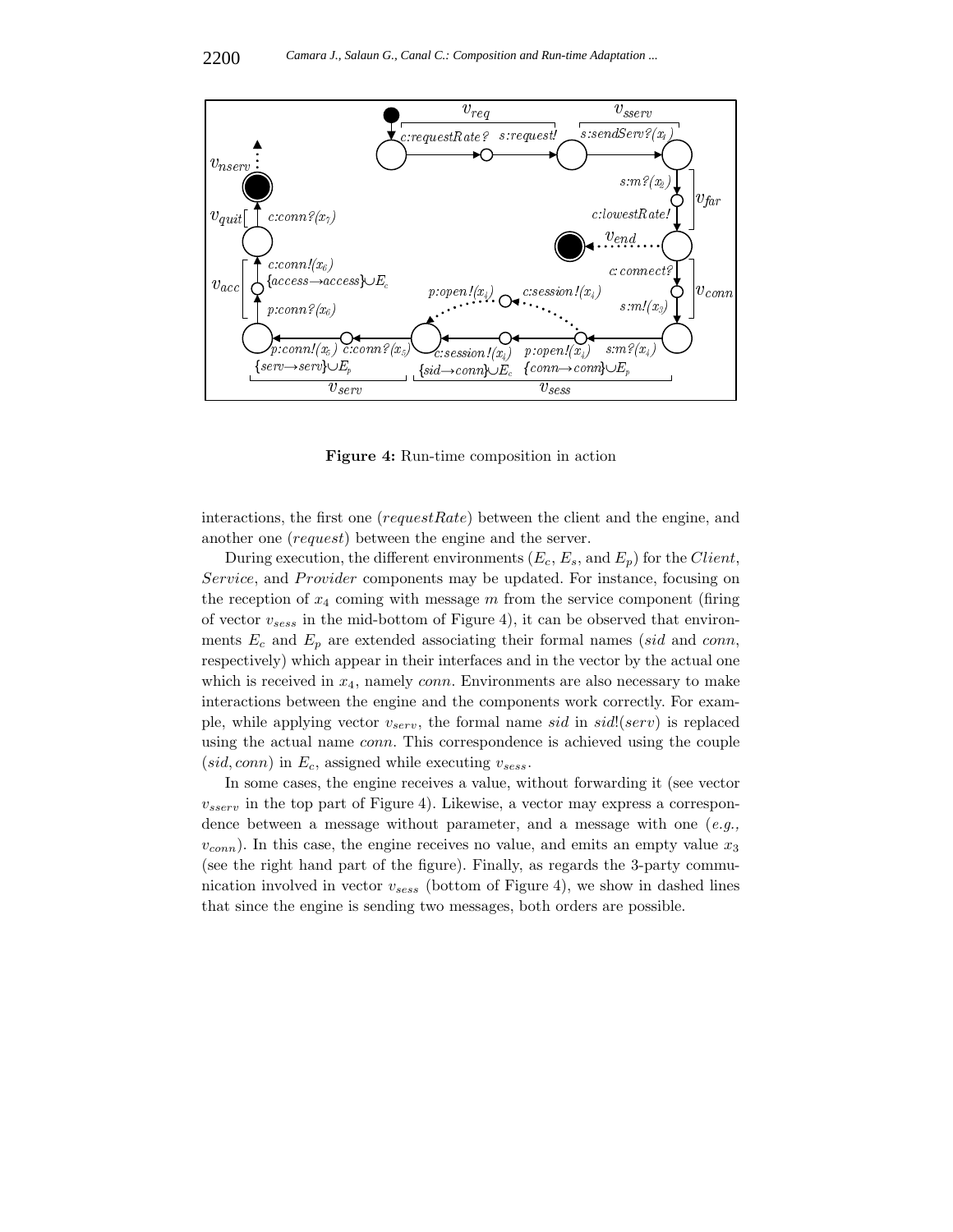#### **5 Validation of Composition Specifications**

A composition specification may induce erroneous executions of the system. Indeed, this specification has to be manually written by a designer who can introduce errors while making explicit interactions between the different components at hand. This specification task is error-prone also because of the complexity of the system that the designer has to deal with. To help the designer in this task recent proposals aimed at building adaptors, and therefore adaptation specifications, incrementally [Poizat and Salaün 2007]. Other works [Ben Mokhtar et al. 2005, Brogi et al. 2006a] focus on semantic approaches to automatically build such compositions. However, these latter approaches assume specific descriptions of component interfaces, and in particular that a semantic description of components or (Web) services is provided.

In this section, we propose some new validation techniques to check that the composition specification makes the involved components work correctly and as expected by the designer. These techniques are completely automated, and are based on the composition engine we have presented in Section 4. The basic idea is to generate many execution traces using our engine that we will use in a second step to evaluate the composition specification. In order to obtain all possible execution traces, and above all the erroneous ones, the final state existence test is turned off. From such a set of traces, we extract the following information that can be used by the designer to refine and if necessary correct the composition specification:

- **–** *Unreachable states* allow the designer to identify which states of the composition cannot be visited. This is specially interesting in the case of final states.
- **–** *Unreachable transitions* identify the transitions which cannot ever be fired, preventing access in some cases to a specific state or branch of the composition specification.
- **–** *Deadlock traces* are particular sequences of applied vectors that lead to a deadlock situation. This information is not obvious at all and the potential number of vector sequences to apply is usually huge. In non-trivial cases, it is impossible for the engineer to check all these potential deadlock situations manually.

#### **6 Tool Support and Applications**

The approach for run-time composition and adaptation that we have presented in this article has been implemented in a prototype tool, called Clint (Composition Language Interpreter). Clint implements the algorithms that simulate run-time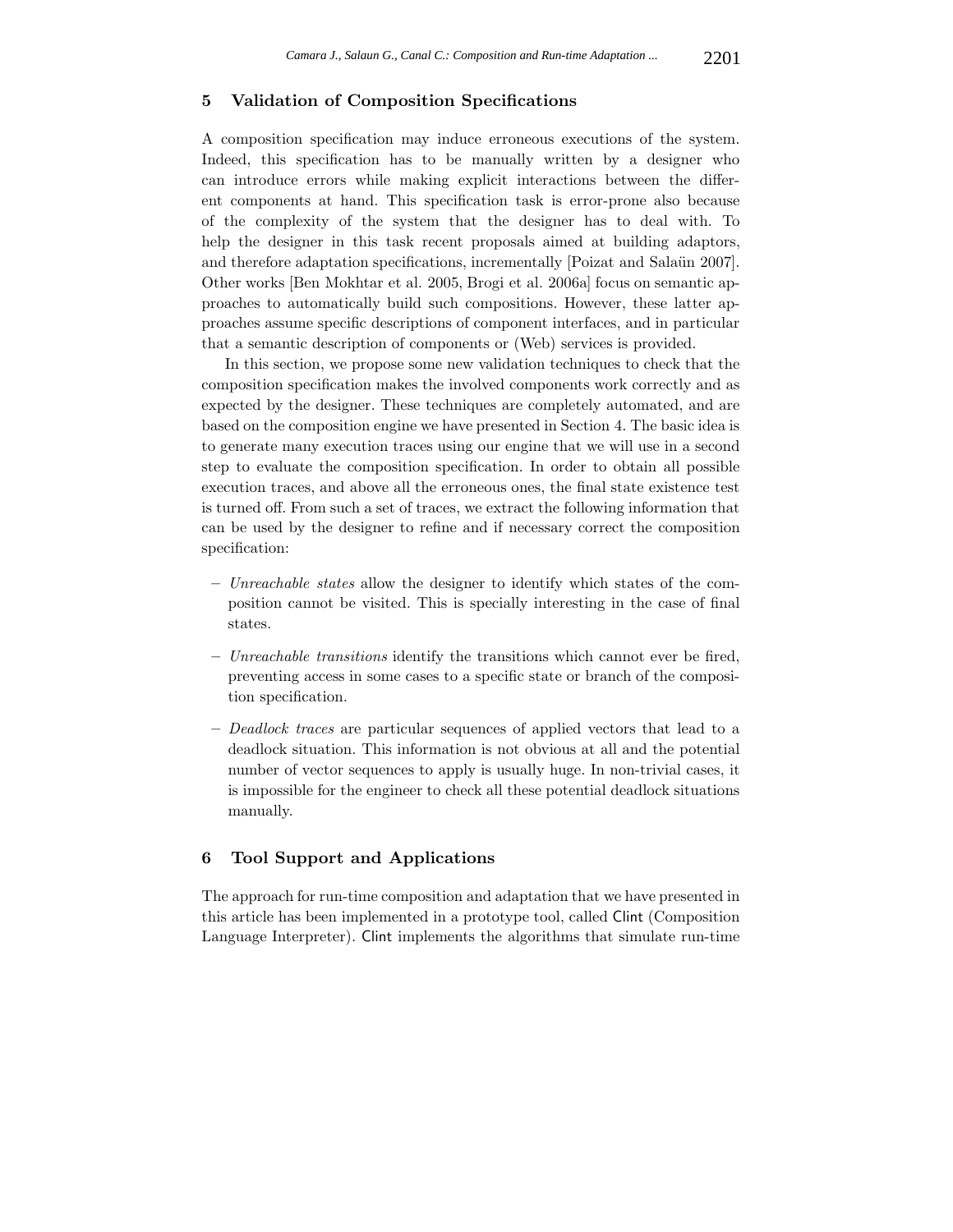adapted interaction on a set of components with respect to a composition specification given as a set of vectors and a vector LTS. Clint is capable of generating a graphical representation of the different inputs (behavioural interfaces and composition specification), and help the user to explore the composition through an interactive simulation by visualising the evolution of the system step-by-step. In addition, the user has the possibility of validating the composition specification, visualising errors which are highlighted on the graphical representation of the vector LTS.

In order to perform the interactive simulation of the composition, the tool offers the set of applicable vectors to the user at each step of the composition (listed on the *Applicable Vectors Panel*, located at the upper-left corner of Figure 5). Then, the user selects a vector which is fired, updating the state of the system, both in the *Simulation Trace Panel*, which outputs a textual representation of the simulation trace (bottom-left corner), and the graphical representation of the interfaces and vector LTS. There are two different modes for interactive simulation:

- **–** Safe mode (default). The tool offers the user only *safe* vectors for selection (*i.e.,* vectors which do not lead to a deadlock state of the system).
- **–** Unsafe mode. The interface offers all applicable vectors to the user. Although this allows the application of vectors leading to deadlock states, this possibility may be interesting in order to observe and understand potential flaws in the current composition specification.

The tool is also able to perform validation on the composition specification *wrt.* a set of component par-LTSs. In order to achieve this, many random execution traces are automatically generated using the composition engine (unsafe mode). From such a set of traces, states and transitions are labelled with the overall number of times they are traversed. These traces are also used to identify unreachable states or transitions which are never traversed in the composition specification. Clint colours the composition specification, highlighting such unreachable states and transitions in the graphical representation. Moreover, traces leading to deadlock situations can be identified by the tool. When a non-final state in the vector LTS is reached, and no further vectors can be applied, the tool classifies the sequence of vectors which has led to the current situation as a deadlock trace.

Specifically, Figure 5 features a modified version of the composition specification used for our rate finder service. We can observe that instead of a transition on  $v_{acc}$  going from R3 to R4, we have inserted a transition on  $v_{fee}$ . The application of  $v_{fee}$  before reaching  $R4$  prevents the firing of that same vector once the composition has reached state  $R4$ . Hence, the transition of  $v_{fee}$  in  $R4$  is highlighted in red on the graphical representation since it cannot ever be fired.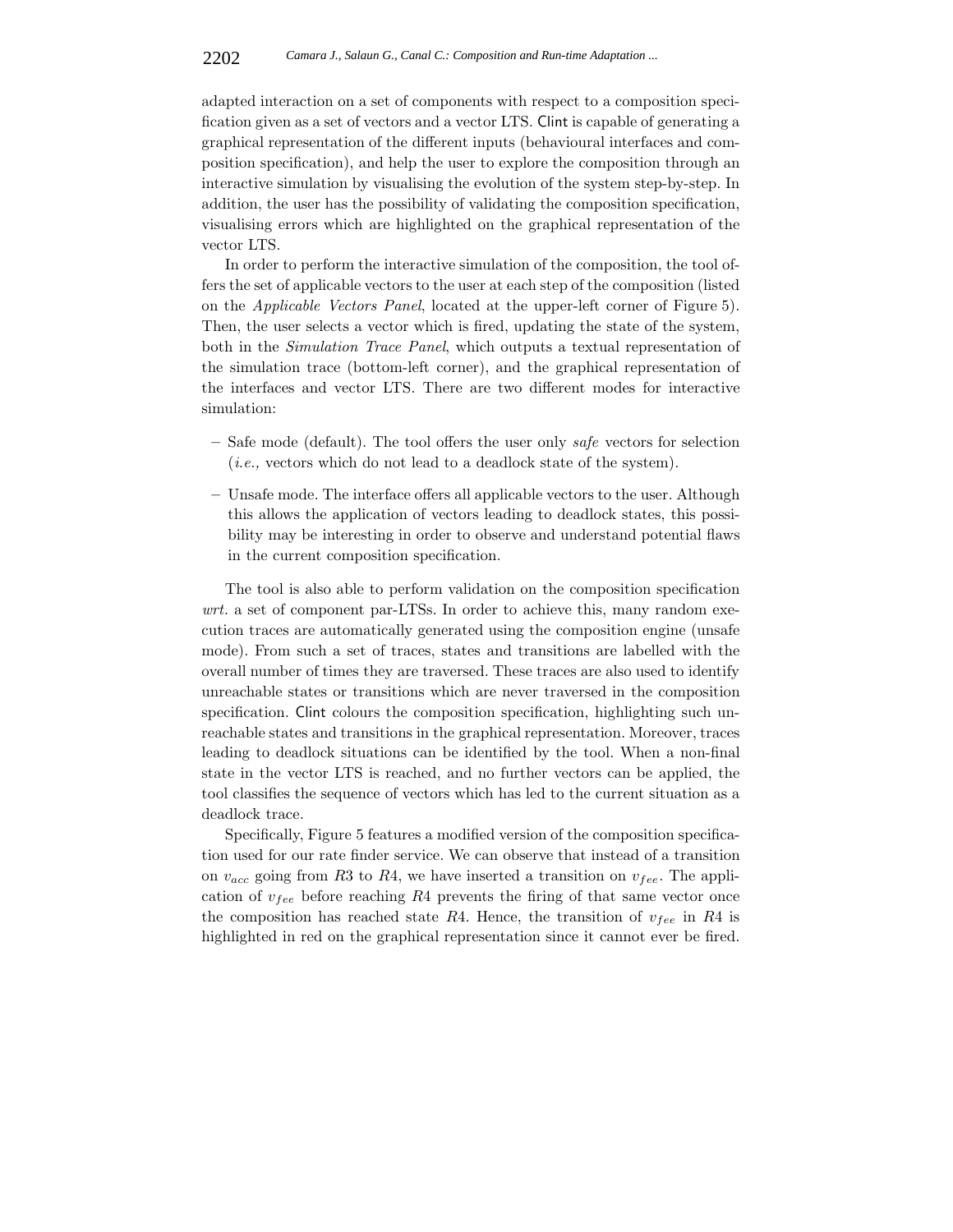

**Figure 5:** Validation of the rate finder service using Clint

Likewise, the tool is able to identify traces leading to deadlock situations. Particularly, we can observe in Figure 5 that all traces which involve a bad order in the application of vectors (as described in Section 4.1) are displayed on the user interface of the tool.

Clint has been implemented in Python, using the wxWidgets toolkit technology for the development of the user interface and the Object Graphics Library (OGL) to visualise the different inputs of the tool. Interfaces are described using the .aut textual format [Garavel et al. 2007], whereas the composition specification is written in an XML-based format specific to the tool.

Clint has been validated on about 200 examples, which range from small ones to experiment boundary cases, to real-world examples such as a travel agency, push-out advertisements, multi-device service, rate finder service, on-line computer material store, Video-on-demand, music player, disk manager, library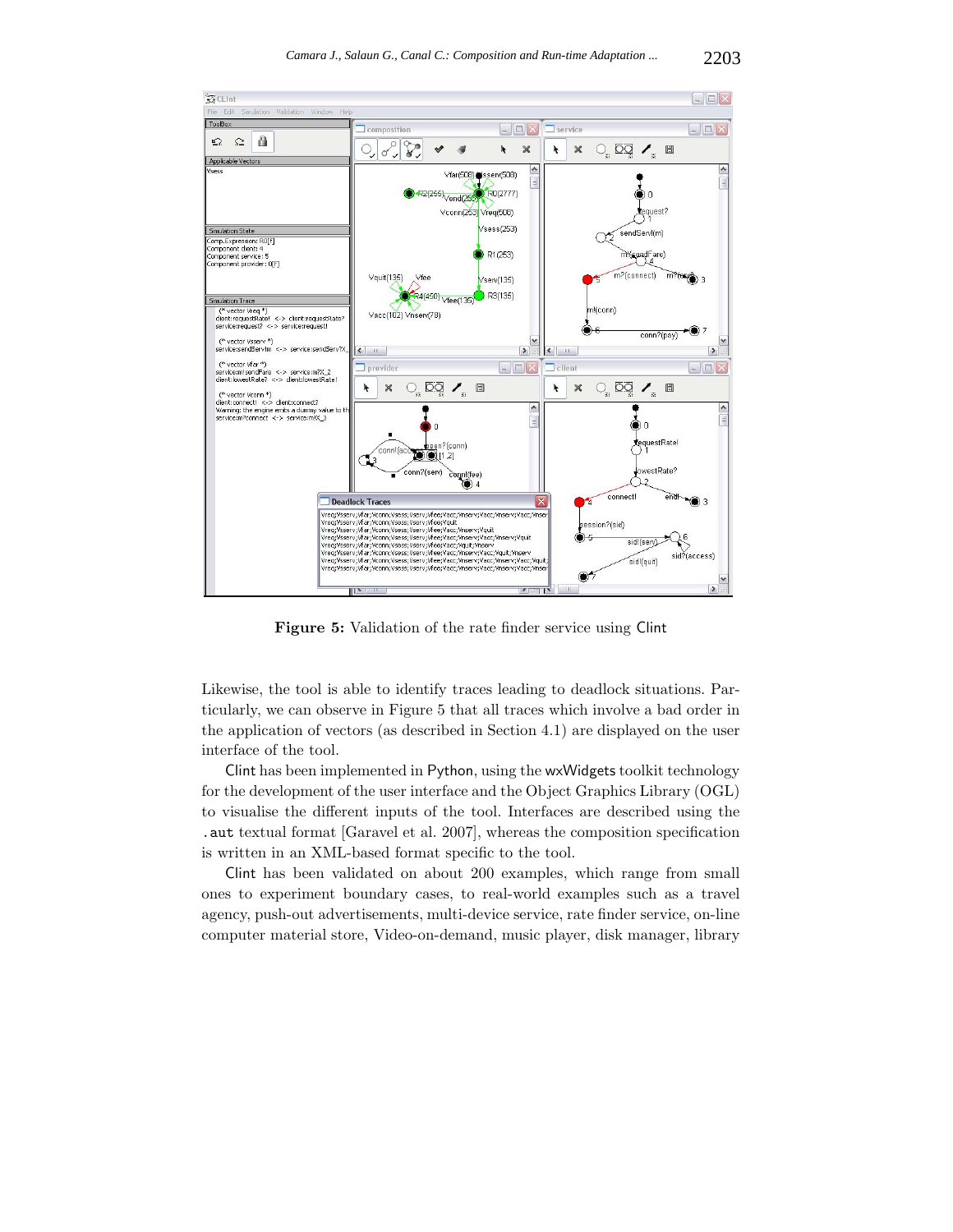management systems, a SQL server and several other client/server systems. In our validation base, we distinguished two sets of examples. The first set (approx. 120) concerns systems that do not involve name passing. These examples were very useful to experiment our run-time composition algorithms, and the global final state search. The second set (approx. 80) focuses on systems that require name passing and concurrent behaviours.

We use three examples of different sizes from our validation base in order to measure the time consumed for the validation of their composition specifications (*i.e.*, unreachable state and transition search and deadlock trace extraction). As it can be observed in Table  $1<sup>3</sup>$ , the time elapsed for the validation of the examples experiences a linear growth with the number of traces generated, therefore scalability of the tool and the algorithms is satisfactory. Indeed, in the worst case, the validation of our biggest example using 20000 traces takes about 2 minutes, which is a reasonable amount of time.

|                  | Size                                               |      |    |        |           | Execution Time (s) vs.  |               |      |       |
|------------------|----------------------------------------------------|------|----|--------|-----------|-------------------------|---------------|------|-------|
| Name             | Number                                             | VLTS |    | Comps. |           | Number Traces generated |               |      |       |
|                  | of Comps. States Tran States Tran 5000 10000 15000 |      |    |        |           |                         |               |      | 20000 |
| $rate-finder-v1$ | 3                                                  |      | 12 | 21     | 19        | 4.8                     | 9.9           | 14.8 | 19.4  |
| $broadcast-v12$  | 3                                                  | 14   | 21 | 186    |           |                         | 555 26.3 53.5 | 79.9 | 106.2 |
| $mcomp-v1$       |                                                    | 23   | 37 | 393    | 1073 33.3 |                         | 66.6          | 99.8 | 132.9 |

**Table 1:** Time elapsed for the validation of 3 examples using Clint

In this article, we have illustrated our approach on a rate finder service. Some other case studies, namely a travel agency and a push-out advertisement service, are available on the Clint webpage [CLINT 2007].

## **7 Run-time Adaptation in Practice using AOP**

Aspect-Oriented Programming (AOP) is based on the idea that systems are better programmed by separately specifying the different concerns (areas of interest) of a system in *aspects* and a description of their relations, relying on mechanisms to *weave* or compose them into a working system. This weaving process can be performed at different stages of the development, ranging from compile-time to run-time (dynamic weaving) [Popovici et al. 2003]. The dynamic approach (Dynamic AOP or d-AOP) implies that the virtual machine or interpreter running

<sup>3</sup> The experiments were conducted on an Intel Centrino Duo T2300 running at 1.66GHz with 2GB of RAM installed.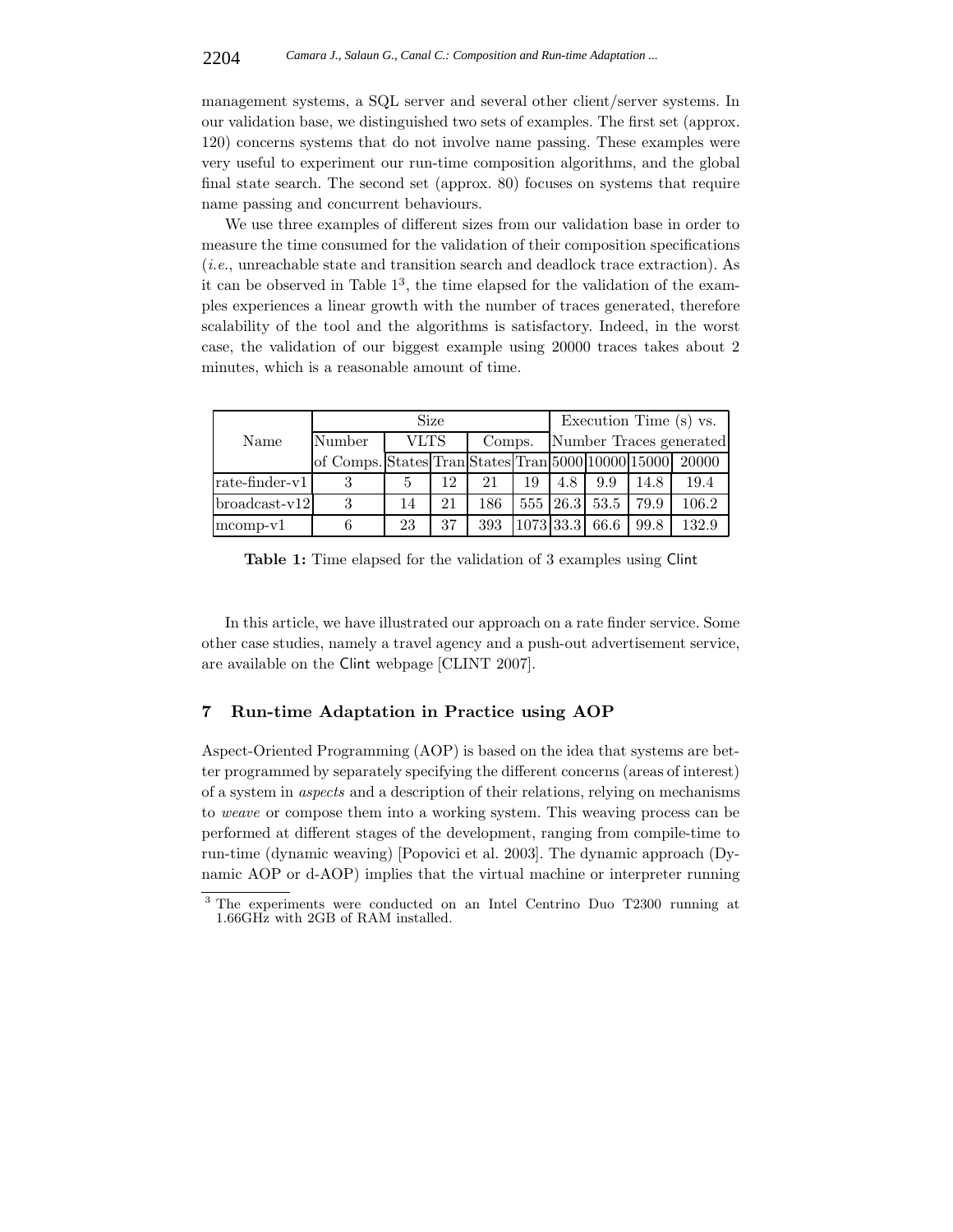the code must be aware of aspects and control the weaving process. This represents a remarkable advantage over static AOP approaches, considering that aspects can be applied and removed at run-time, modifying application behaviour during the execution of the system in a transparent way.

In addition, with conventional programming techniques, programmers have to explicitly call other components' methods in order to access their functionality, whereas the AOP approach offers implicit invocation mechanisms for invoking behaviour in code whose writers were unaware of the additional concerns (*obliviousness*). This implicit invocation is achieved by means of *join points*. These are regions in the dynamic control flow of an application (method calls or executions, exception handling, field setting, etc.) which can be picked up or intercepted by an AOP program by using *pointcuts* (expressions which allow the quantification of join points) to match on them. Once a join point has been matched, the AOP program can run the code corresponding to the new behaviour (*advices*) typically *before, after, instead* of, or *around* (before and after) the matched join point. Since join points are dynamic, it is possible to access run-time information such as the caller or callee of a method from a join point.

In order to implement our approach in full, we aim at modifying component communication through d-AOP by wrapping components with aspects able to capture all incoming/outgoing messages by means of pointcuts, and modify or substitute them conveniently through the application of advices. Specifically, Dynamic AOP enables us to tailor the adaptation engine with aspects able to: (i) intercept communication (*i.e.,* service invocations) between components; (ii) apply the algorithms described in this proposal in order to make the right message substitutions; (iii) forward the substituted messages to their recipients transparently.

First of all, as a prerequisite for run-time adaptation, we must incorporate our protocol par-LTS decriptions as metadata in components. Java annotations are readable at run-time through reflection. Specifically, custom-defined, multivalue type Java annotations, which have multiple data members, permit the inclusion of protocol information in components [Cámara et al. 2007a].

As regards the implementation of the adaptation engine, we have chosen PROSE <sup>4</sup> (PROgrammable extenSions of sErvices), which enables the modification of Java programs at run-time by applying and removing aspects at any time during execution. This is particularly interesting since our adaptation engine can take advantage of information which is only available at run-time. Aspects in PROSE extend the DefaultAspect base class, and may contain one or more crosscut objects. A crosscut object defines an advice method, and a pointcut method which defines a set of join-points where the advice should be executed.

Our adaptation engine needs to keep track of the state of the different com-

<sup>4</sup> http://prose.ethz.ch/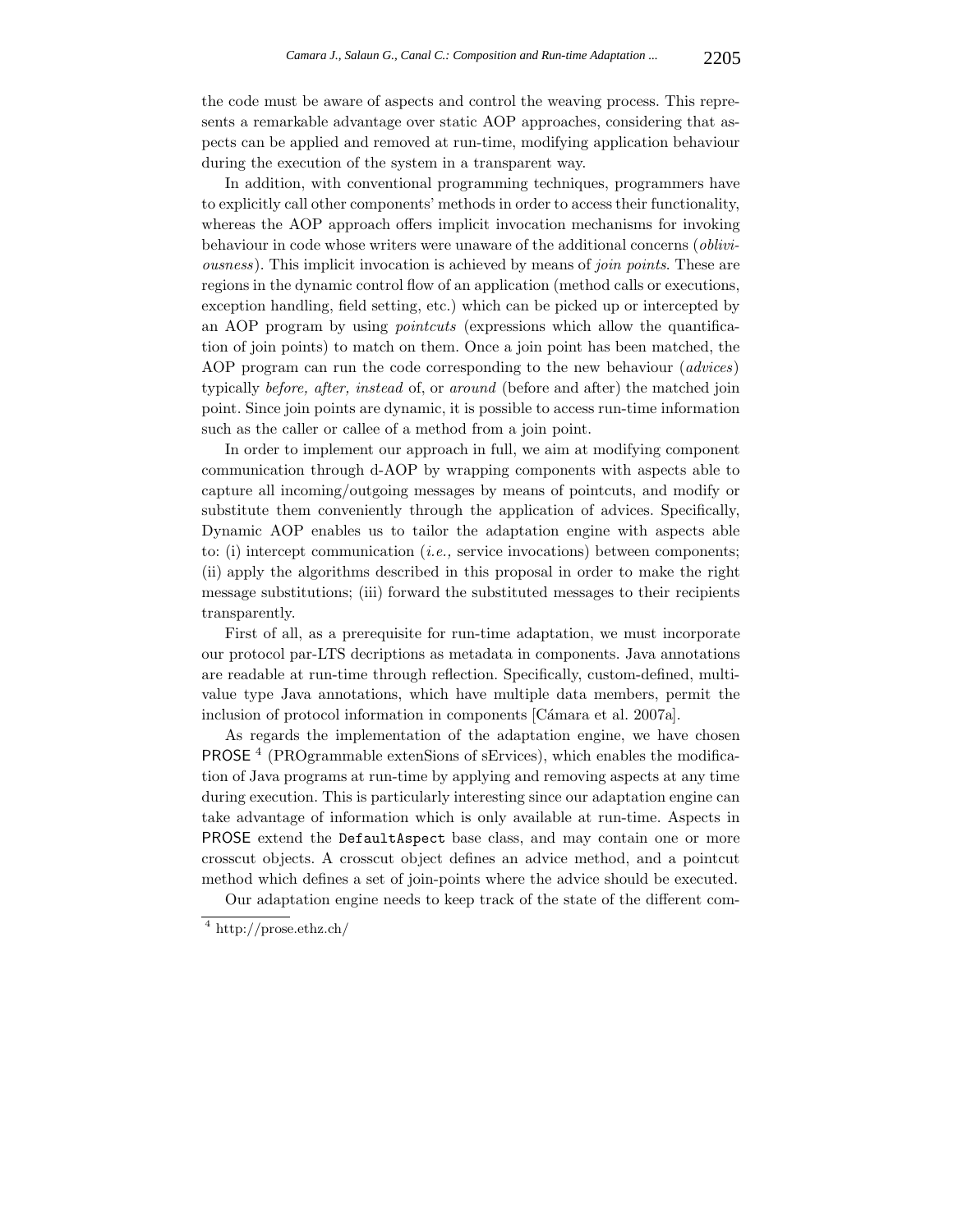ponents during the interaction. In order to achieve this, we can implement a *tracking aspect* in the engine using a method exit advice. In such a way, each time a method is intercepted, the state of the component is updated in the adaptation engine just after the execution of the method.

In order to replace the communication protocol of the different components, the MethodRedefineCut class, similar to the around advice construct in AspectJ [Kiczales et al. 2001], permits the redefinition of a particular method. Using method redefinitions enables us to define an *interception aspect* in order to intercept and substitute method invocations with the ones specified by the algorithms.

Finally, the main body of the adaptation engine consists of a set of regular (*i.e.,* non aspectual) Java classes implementing the different algorithms described in this proposal. These classes are aided by the aforementioned aspects which provide the means to supply information about the state of components and the messages which are being exchanged among them. While receptions in the adaptation engine are delegated to the *interception aspect*, emissions can be performed making use of the method invocation facility included in the Java Reflection API.

#### **8 Related Work**

In this section, we will compare our approach with related works in software adaptation, especially those which enable run-time adaptation, and verification of systems under adaptation.

Software adaptation is a promising topic in software composition. Indeed, composition assumes that components will successfully interact when combined, whereas most of the components reused out of their original context cannot be integrated *as is*, requiring some degree of adaptation. Many proposals [Schmidt and Reussner 2002, Inverardi and Tivoli 2003a, Bracciali et al. 2005, Brogi et al. 2006b, Canal et al. 2006b] in this area focus on the behavioural interoperability level, and advocate abstract notations (*e.g.*, correspondences between messages, vector regular expressions, or LTL formulae) and state-of-art algorithms to derive adaptor protocols. As an example, an interesting proposal in this field is that of Inverardi and Tivoli (IT) [Inverardi and Tivoli 2003a]. Certain aspects of their work go beyond [Bracciali et al. 2005, Brogi et al. 2006b] by addressing the enforcement of some behavioural properties (namely liveness and safety properties expressed as specific processes) out of a set of already implemented behaviours. Starting from the specification with Message Sequence Charts of the components to be assembled and of the properties that the resulting system should satisfy, they automatically derive the adaptor glue code for the set of components in order to obtain a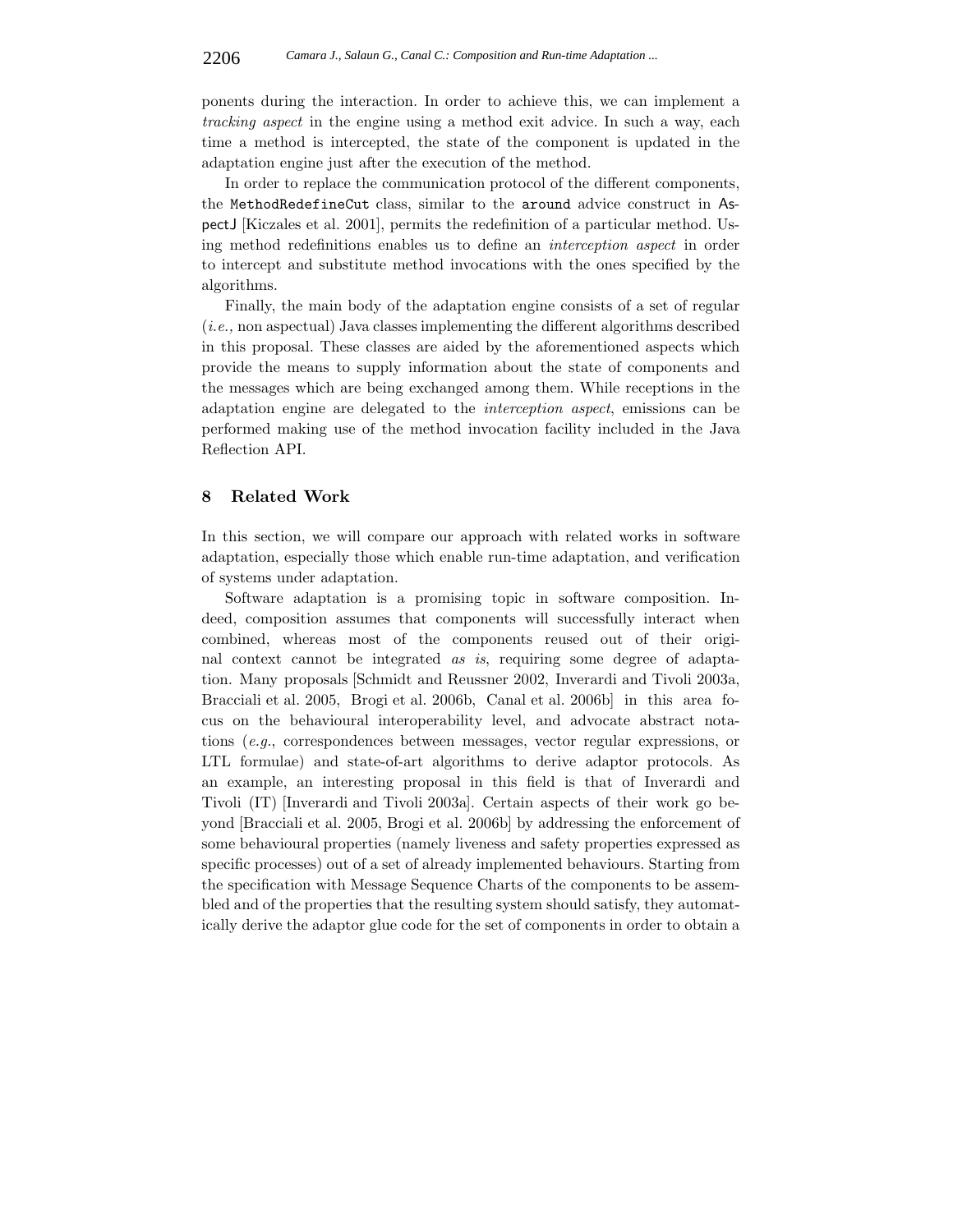property-compliant system. In order to do that, they follow the so-called restrictive approach<sup>5</sup>. The IT proposal was extended in [Inverardi and Tivoli 2003b] with the use of temporal logic; coordination policies are expressed as LTL properties, and then translated into Büchi automata. Recent outcomes of this research line take into account time and other QoS issues [Tivoli et al. 2007].

To reduce the complexity involved in the generation of full adaptors, recent works aim at distributing the adaptation process [Autili et al. 2006] or at building adaptors incrementally [Poizat and Salaün 2007]. For instance, in [Poizat and Salaün 2007] the authors present a description of open component systems. Thus, software components distinguish in their description internal and external bindings, the latter ones being used for further connections with components or services to be added in the future. Moreover, they propose an incremental process for the integration and adaptation of open software components, enabling the construction of systems step-by-step (by adding or removing components), and to reconfigure them if necessary. Both approaches [Autili et al. 2006, Poizat and Salaün 2007] rely on algorithms which generate global adaptors. Hence, although this makes the complexity of the adaptor computation exponential, this boundary is purely theoretical and seldom reached in practice. Compared to these proposals, we also base our adaptation proposal on an expressive yet simple notation (vector LTS) and efficient algorithms, but we completely avoid the full generation of the static adaptor by applying the composition specification at run-time, adapting interaction whenever required.

Other works have promoted the use of models inspired by the  $\pi$ calculus as behavioural descriptions of components, such as [Brogi et al. 2002, Bracciali et al. 2005]. In these papers, the authors use a  $\pi$ -calculus formalism although in a restricted way, keeping only value passing (hence discarding name passing). In our proposal, we chose to avoid system infiniteness issues coming from the use of the spawn operator which also has to be tackled in [Bracciali et al. 2005], and to deal with name creation and passing. This enables us to deal with run-time adaptation, and to implement prototyping tools (a lack of the work described in [Bracciali et al. 2005]).

As regards adaptation at run-time, most works deal with static architectures, reducing software systems to fixed structures of processes or components known at design time, whose interactions are described by using finite-state grammars [Yellin and Strom 1997], process algebras such as CCS [Inverardi and Tivoli 2003b], or non-recursive interaction pat-

<sup>5</sup> Restrictive approaches simply try to solve the problem by cutting off the behaviour that may lead to mismatch, thus restricting the functionality of the involved components. On the contrary, generative approaches try to accommodate the protocols without restricting the behaviour of the components, by generating adaptors that act as mediators, remembering and reordering events and data when necessary.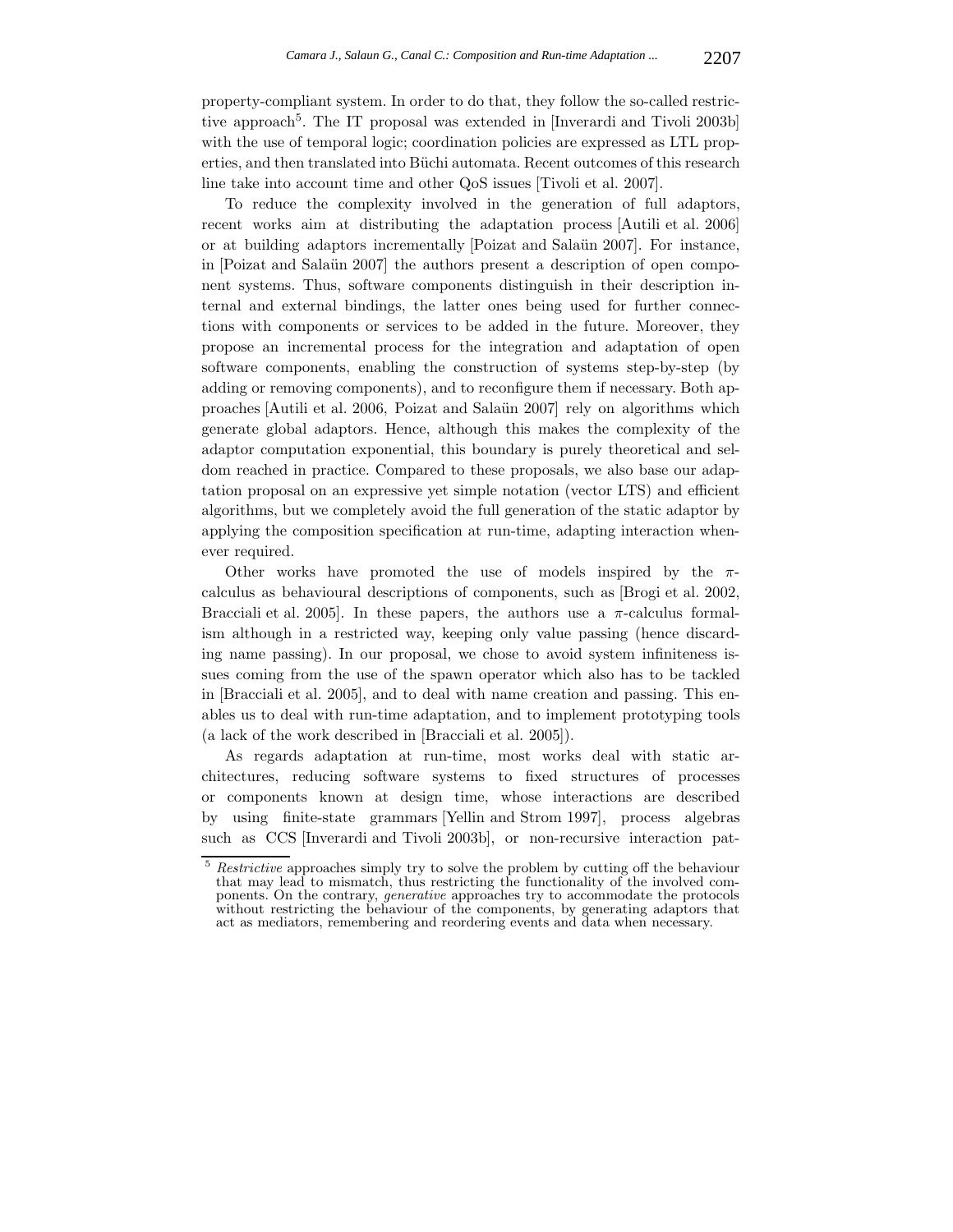terns [Bracciali et al. 2005], to mention a few examples. In contrast, our approach adresses systems where the structure of the system is not fixed, since name passing allows the use of channels created at run-time, facilitating issues such as (private) communication between components which were not initially acquainted with each other.

Although most of the approaches adapting interacting components ensure correctness by construction, they need assessment techniques. Indeed, these adaptation approaches rely on an abstract description (a mapping) of how mismatches can be solved, and this mapping may be error-prone because it has to be designed by a human architect. In [Poizat and Salaün 2007], the authors focus on an incremental building of a system, and advocate for the use of alphabet comparison to compare both systems before and after the addition or suppression of a component. Furthermore, one may use model-checking techniques to check that the system behaves as required at each stage of the system's construction. Here, we want to avoid the generation of the full adaptor. Therefore, we prefer to generate traces using our prototype tool, and reason on the set of generated traces. Our verification techniques are completely automated (not the case in [Poizat and Salaün 2007] which requires to write out temporal formulas), and supported by graphical visualisation which makes easier the designer's understanding, helping to debug the composition specification.

To sum up, our proposal for run-time adaptation is innovative since it jointly gathers (i) efficient adaptation means, based on a simple yet expressive notation for the composition, as well as efficient algorithms to solve mismatch situations; (ii) a composition technique able to deal with systems where new channels are created and used at run-time; (iii) application of a composition specification at run-time, which avoids the costly generation of adaptors. We have also validated our techniques for composition and run-time adaptation through a prototype tool (a lack of most of the works mentioned above). Finally, we have shown how our proposal can be implemented in practice using Dynamic-AOP platforms.

## **9 Concluding Remarks**

In this article, we have tackled compositional issues raised when building systems by reusing of existing components. Indeed, most components cannot be directly reused because of mismatches which have to be corrected. In addition, we have focused on systems where protocols are not entirely known at design-time due to the possible dynamic creation of channels. This is a realistic assumption that most works dedicated to adaptation discard. We have proposed an approach where our engine relies on a composition specification, applies it at run-time adapting interaction whenever required, and is able to handle channel instances created dynamically. We have implemented a prototype tool to try out our composition engine, and we have applied it on a large number of case studies. Last,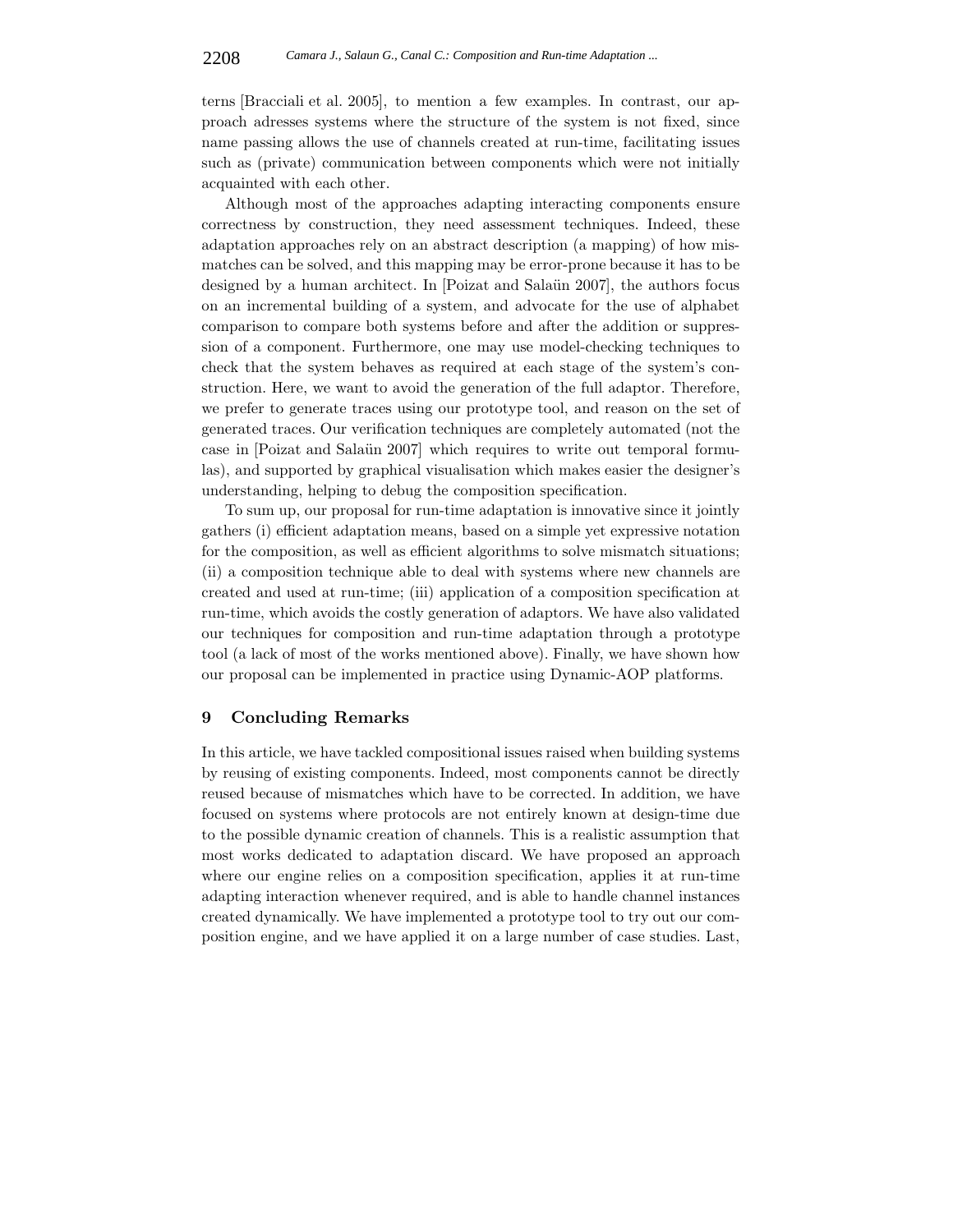we have showed how our formal proposal can be put in practice on real software components by using Dynamic AOP.

As regards future work, we will focus on two main perspectives. The first one aims at extending our Clint prototype to support the incremental construction of the composition specification. Indeed, the writing of this specification by a designer may be pretty hard and error-prone. On the other hand, approaches dedicated to the automatic generation of compositions are not mature enough. We are convinced that an assisted approach is a very good trade-off between complete automation and manual writing of the composition specification. Clint will be extended to accept a partial specification of the composition, point out composition issues (such as deadlocks in components), and propose possible solutions or further message correspondences to complete this specification. Our second perspective will focus on the implementation of our whole proposal in a middleware using Dynamic AOP following the ideas presented in Section 7.

#### **Acknowledgements**

The authors would like to thank Ernesto Pimentel and Pascal Poizat for interesting discussions and comments on this work. They are also grateful to the anonymous referees who helped to improve the contents and quality of this article.

## **References**

- [Andrews et al. 2005] T. Andrews et al. Business Process Execution Language for Web Services (WSBPEL). BEA Systems, IBM, Microsoft, SAP AG, and Siebel Systems, Feb. 2005.
- [Arbab et al. 2002] F. Arbab., F. S. de Boer, M. M. Bonsangue, and J. V. Guillen Scholten. A Channel-based Coordination Model for Components. In Proc. of FOCLASA'02, volume 68(3) of ENTCS, 2002.
- [Autili et al. 2006] M. Autili, M. Flammini, P. Inverardi, A. Navarra, and M. Tivoli. Synthesis of Concurrent and Distributed Adaptors for Component-based Systems. In Proc. of EWSA'06, volume 4344 of LNCS. Springer, 2006.
- [Allen and Garlan 1997] A. Allen and D. Garlan. A Formal Basis for Architectural Connection. ACM Transactions on Software Engineering and Methodology, 6(3):213–249, 1997.
- [Alfaro and Henzinger 2001] L. Alfaro and T.A. Henzinger. Interface Automata. In Proc. of ESEC/FSE'01, pages 109–120. ACM Press, 2001.
- [Brogi et al. 2002] A. Bracciali, A. Brogi, and C. Canal. Dynamically Adapting the Behaviour of Software Components. In Proc. of COORDINATION'02, volume 2315 of LNCS. Springer, 2002.
- [Bracciali et al. 2005] A. Bracciali, A. Brogi, and C. Canal. A Formal Approach to Component Adaptation. Journal of Systems and Software, 74(1), 2005.
- [Brogi et al. 2006a] A. Brogi, S. Corfini, J. F. Aldana, and I. N. Delgado. Automated Discovery of Compositions of Services Described with Separate Ontologies. In Proc. of ICSOC'06, volume 4294 of LNCS. Springer, 2006.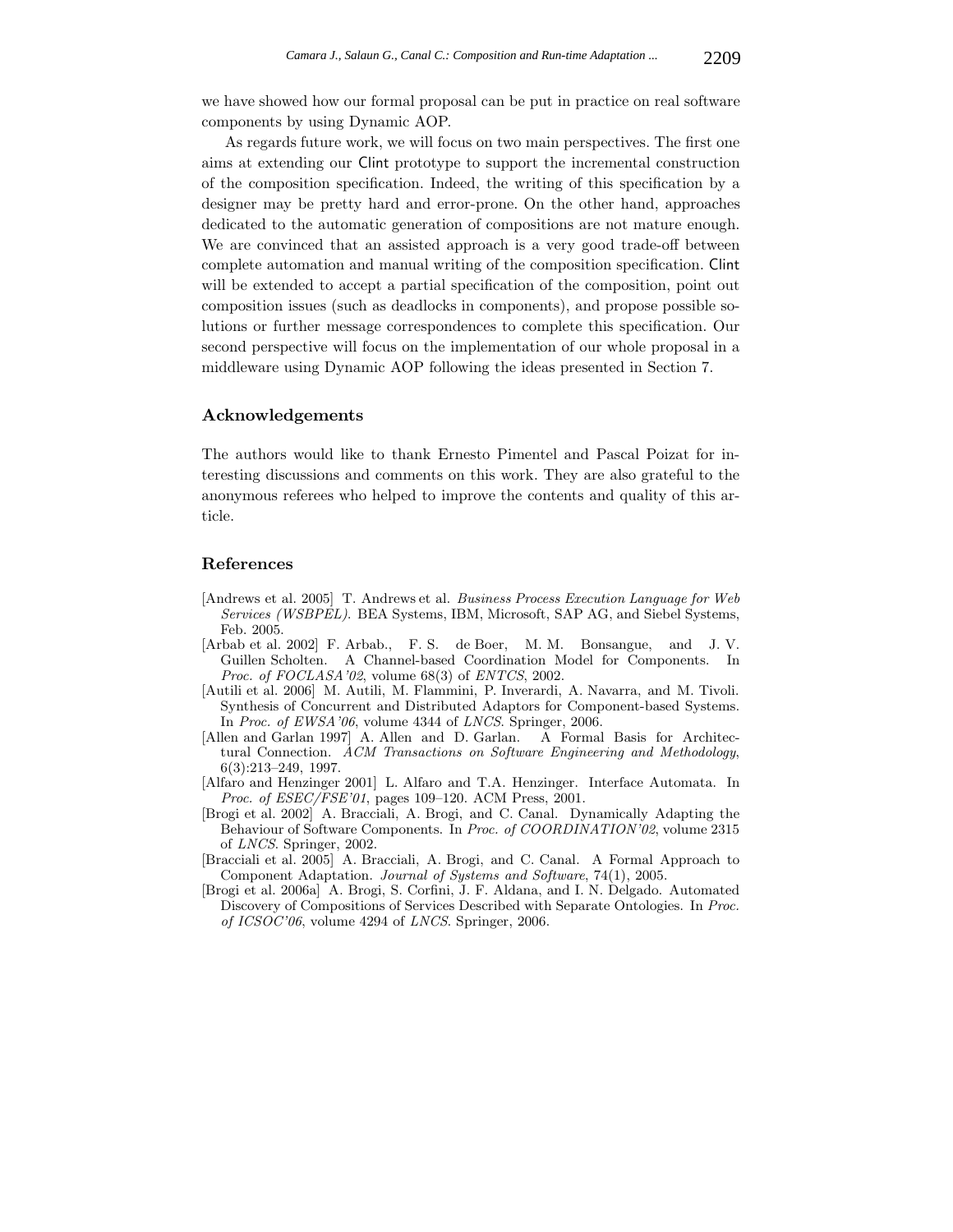- [Brogi et al. 2006b] A. Brogi, C. Canal, and E. Pimentel. Component Adaptation Through Flexible Subservicing. Science of Computer Programming, 2006. To appear.
- [Ben Mokhtar et al. 2005] S. Ben Mokhtar, N. Georgantas, and V. Issarny. Ad Hoc Composition of User Tasks in Pervasive Computing Environments. In Proc. of SC'05, volume 3628 of LNCS. Springer, 2005.
- [Cámara et al. 2007a] J. Cámara, C. Canal, J. Cubo, and J. M. Murillo. An Aspect-Oriented Adaptation Framework for Dynamic Component Evolution. In Proc. of WCAT'06, volume 189 of ENTCS. Elsevier, 2007.
- [C´amara et al. 2007b] J. C´amara, G. Sala¨un, and C. Canal. Run-time Composition and Adaptation of Mismatching Behavioural Transactions. In Proc. of SEFM'07, IEEE, 2007.
- [CLINT 2007] Clint v01/September 2007 distribution (LGPL licence). http://servlinux.lcc.uma.es/clint/, 2007.
- [Canal et al. 2006a] C. Canal, J. M. Murillo, and P. Poizat. Software Adaptation: an Introduction. L'Objet, 12(1), 2006.
- [Canal et al. 2006b] C. Canal, P. Poizat, and G. Sala¨un. Synchronizing Behavioural Mismatch in Software Composition. In Proc. of FMOODS'06, volume 4037 of LNCS. Springer, 2006.
- [Garavel et al. 2007] H. Garavel, R. Mateescu, F. Lang, and W. Serwe. CADP 2006: A Toolbox for the Construction and Analysis of Distributed Processes. In Proc. of CAV'07, volume 4590 of LNCS. Springer, 2007.
- [Ingolfsdottir and Lin 2001] A. Ingolfsdottir and H. Lin. A Symbolic Approach to Value-passing Processes. Handbook of Process Algebra. Elsevier, 2001.
- [Inverardi and Tivoli 2003a] P. Inverardi and M. Tivoli. Deadlock Free Software Architectures for COM/DCOM Applications. Journal of Systems and Software, 65(3), 2003.
- [Inverardi and Tivoli 2003b] P. Inverardi and M. Tivoli. Software Architecture for Correct Components Assembly. In Formal Methods for Software Architectures, volume 2804 of LNCS. Springer, 2003.
- [Kiczales et al. 2001] G. Kiczales, E. Hilsdale, J. Hugunin, M. Kersten, J. Palm, and W. G. Griswold. An Overview of AspectJ. In *Proc. of ECOOP'01*, volume 2072 of LNCS, 2001.
- [Knuth 1969] D. E. Knuth. The Art of Computer Programming, Volume II: Seminumerical Algorithms. Addison-Wesley, 1969.
- [Lynch and Tuttle 1989] N. A. Lynch and M. R. Tuttle. An Introduction to Input/Output Automata. CWI Quarterly, 2(3):219–246, 1989.
- [Milner 1999] R. Milner. Communicating and Mobile Systems: the Pi-Calculus. Cambridge University Press, 1999.
- [Magee et al. 1999] J. Magee, J. Kramer, and D. Giannakopoulou. Behaviour Analysis of Software Architectures, pages 35–49. Kluwer Academic Publishers, 1999.
- [Montanari and Pistore 1997] U. Montanari and M. Pistore. An Introduction to History Dependent Automata. In Proc. of HOOTS II, volume 10 of ENTCS. Elsevier, 1997.
- [Popovici et al. 2003] A. Popovici, A. Frei, and G. Alonso. A Proactive Middleware Platform for Mobile Computing. In Proc. of Middleware'03, volume 2672 of LNCS. Springer, 2003.
- [Poizat and Salaün 2007] P. Poizat and G. Salaün. Adaptation of Open Componentbased Systems. In Proc. of FMOODS'07, volume 4468 of LNCS. Springer, 2007.
- [Ramsokul and Sowmya 2006] P. Ramsokul and A. Sowmya. ASEHA: A Framework for Modelling and Verification of Web Services Protocols. In Proc. of SEFM'06. IEEE Computer Society, 2006.
- [Schmidt and Reussner 2002] H. W. Schmidt and R. H. Reussner. Generating Adapters for Concurrent Component Protocol Synchronization. In Proc. of FMOODS'02. Kluwer, 2002.